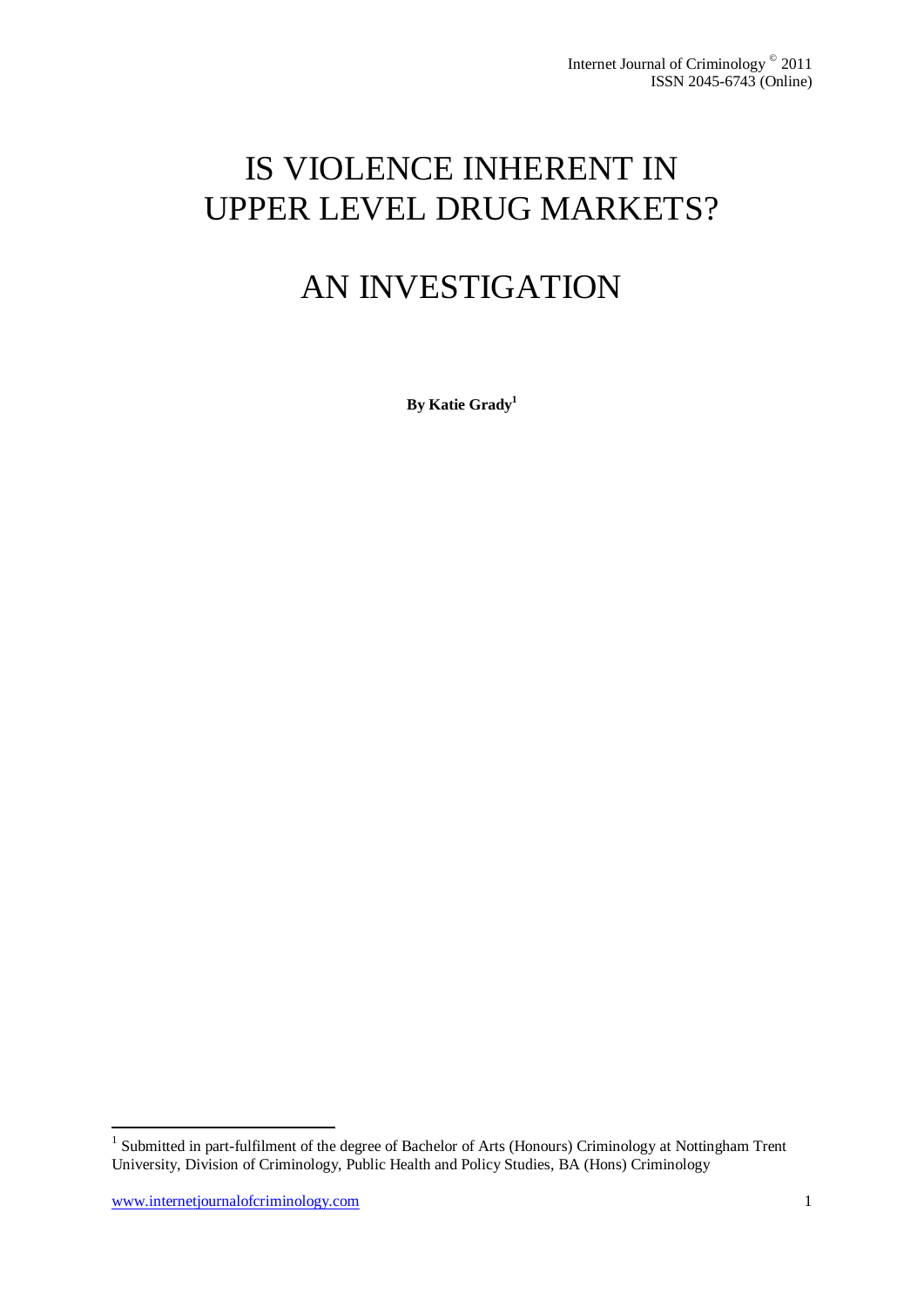## **Abstract**

*'Drug-trafficking has become the main source of revenue for organized crime, as well as to terrorists and insurgents: in other words, drug-related illegality has become a threat to nations in so many theatres around the world... Unless we deal effectively with the threat posed by organized crime, our societies will be held hostage'*

(United Nations, 2010:5).

The illicit drug trade is the largest transnational form of organised crime in the world and dates back well before any regulations were introduced to monitor or control such substances, or indeed, to respond to the problems it subsequently created. The detrimental impacts of this sustained problem, either with supply or demand, have become embedded in many nations which has allowed upper-level drug traffickers to increase their networks and control, often using violence as a weapon. Despite the large profits generated from the drug trade, it is argued that the suffering caused by the high crime levels and costs to the economy is greater than that of the drugs themselves (Clutterbuck, 1995).

Until relatively recently, the responsibility for tackling illicit drug cultivation, production, and trafficking was left to individual countries, and subsequently, this worsened the problem in many locations such as Mexico and Afghanistan, especially in regard to increases in drugrelated violence. Whilst there is now a more integrated international response to the issue of illegal drugs as well as collaborative working partnerships between a range of criminal justice agencies, this research explores the continued increases in violence associated with upper level drug markets, whilst also assessing whether current criminal justice responses to the issue may in fact escalate such behaviour further.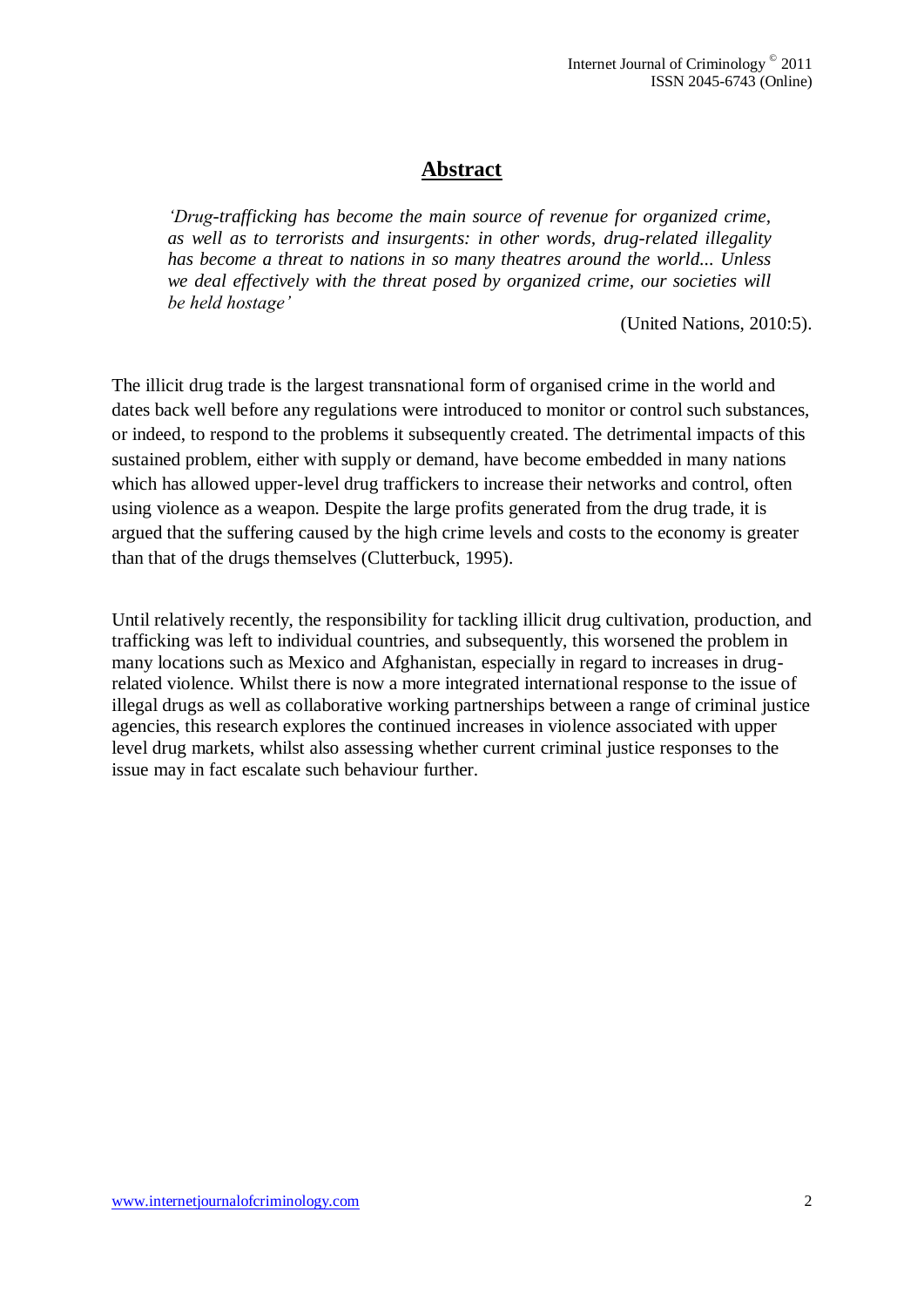## **Acknowledgements**

I would firstly like to thank my dissertation supervisor, Natasha Chubbock, for always offering me excellent advice, assistance and reassurance when I needed it. Secondly, credit needs to be given to Fionn Goodwin-Wright and Terry Wright who spent hours proof reading my work when asked with no complaints. Finally, I would like to take this opportunity to express my gratitude to my family for their ongoing support throughout my time at university.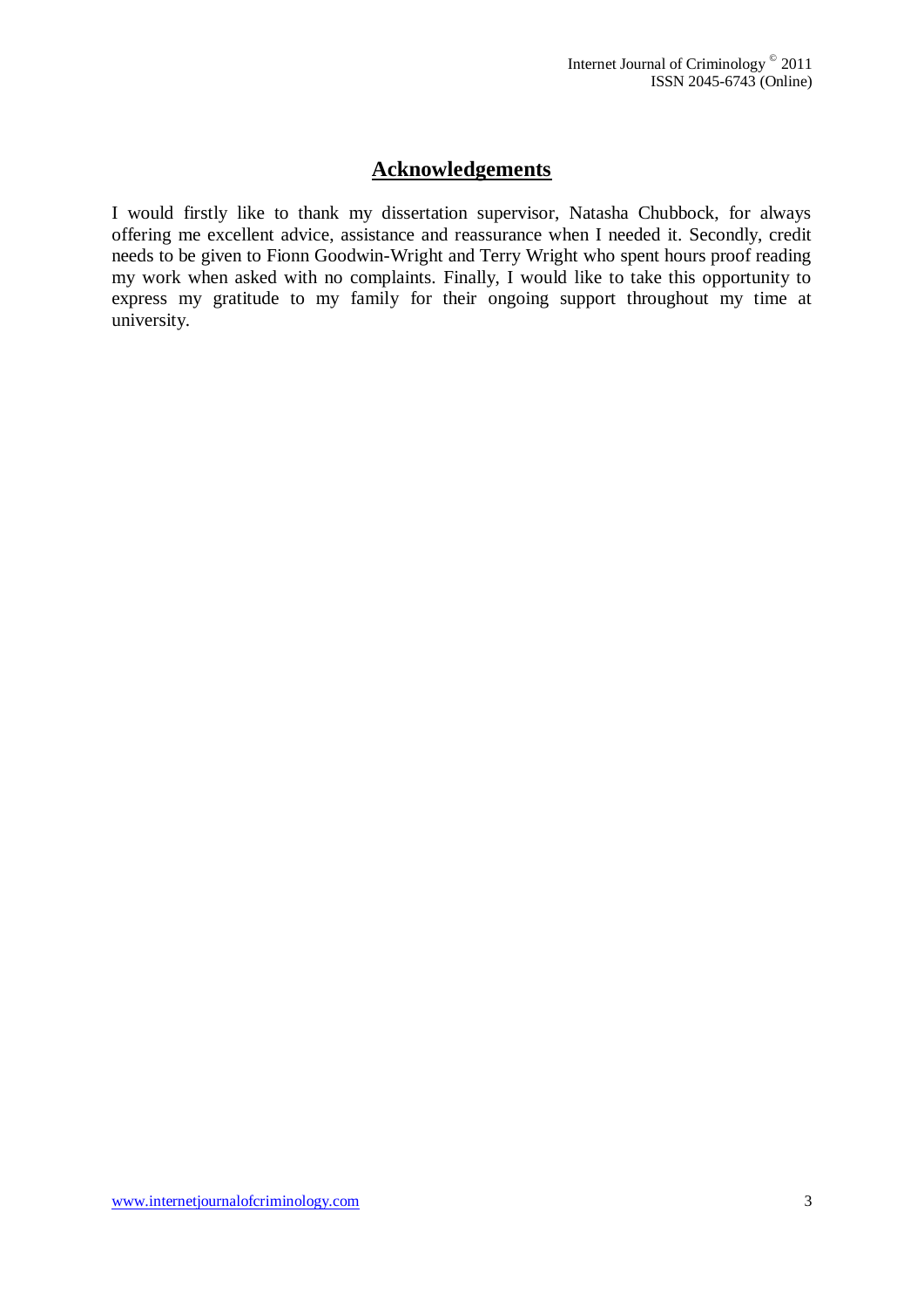## **Contents**

| <b>Abstract</b><br><b>Acknowledgements</b>                     | $\boldsymbol{2}$<br>3 |
|----------------------------------------------------------------|-----------------------|
| <b>Chapter One: Introduction</b>                               | 5                     |
| <b>Chapter Two: Methodology</b>                                | 9                     |
| <b>Chapter Three: The Contemporary Drug Trade</b>              | 13                    |
| <b>Chapter Four: Case Studies</b><br>- Mexico<br>- Afghanistan | 20<br>20<br>24        |
| <b>Chapter Five: Explanations for Drug-related Violence</b>    | 28                    |
| <b>Chapter Six: Current Responses</b>                          | 36                    |
| <b>Chapter Seven: Conclusion</b>                               | 43                    |
| <b>References</b><br><b>Appendix A</b>                         | 46<br>57              |
| Word count                                                     | 10,998                |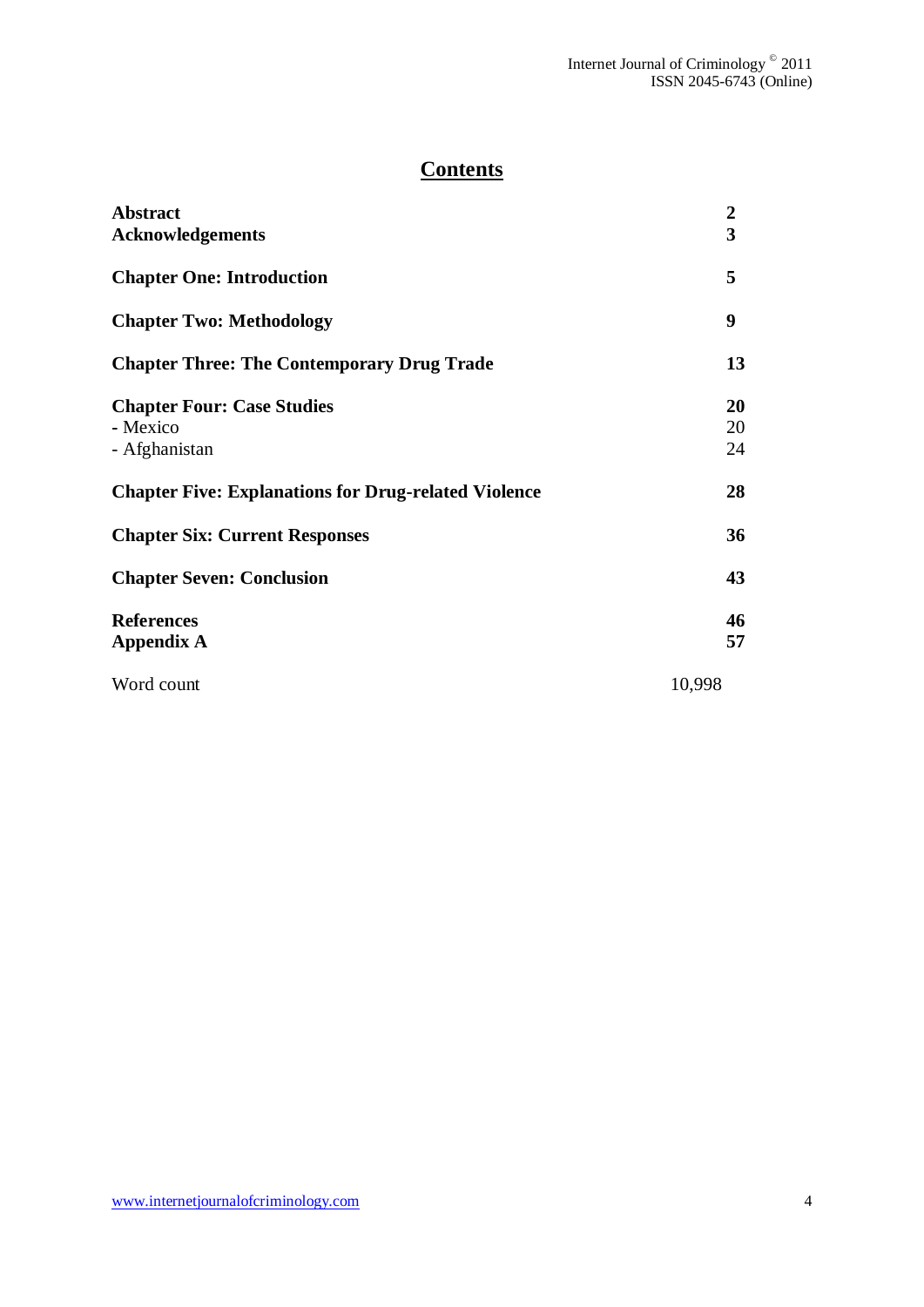## **Chapter One: Introduction**

The aim of this research is to explore the relationship between upper-echelon drug trafficking and the violence associated with it. According to the Serious Organised Crime Agency (SOCA) (2010), 'Drug smuggling by organised criminals is a major threat' and this is largely because of the various problems that are associated with such activities, including extreme acts of violence. As the United Nations (UN) (2009c: 18) note, "The system of international drug control has produced several unintended consequences, the most formidable of which is the creation of a lucrative black market for drugs and the violence and corruption it generates". Whilst extreme violence in association with drug-trafficking may not be evident in the United Kingdom (UK) at present, the scale of the illicit market in the UK suggests that such problems are not inconceivable in the future as "the illicit drug market in the UK has been estimated at £4–6.6 billion a year' (Matrix Knowledge Group, 2007: 2).

The lucrative nature of the drugs market means that traffickers will go to any means to protect their trade, including the use of violence wherever necessary (Hammersley, 2008). Many of the damaging effects of this industry are evident worldwide, from volatile cultivation and distribution countries such as Afghanistan, Colombia and Mexico, to UKbased addicts who commit crime to support their habit (UN, 2010b). Consequently, the threat posed by the trade is the focus of much governmental policy. This research examines the contemporary patterns in drug-trafficking and associated violence, as well as identifying case studies and theoretical explanations for such activities, in order to assess whether the current strategies implemented are actually effective in tackling such problems, or if criminal justice responses further escalate violence by trafficking groups.

An examination of the current drugs market will establish the scale of the trafficking problem, as well as identifying the many obstacles that the drug trade is creating for enforcement agencies. The chapter is divided into two parts; the first illustrates key drugs markets in terms of countries responsible for production and transit. This will identify patterns of cultivation and trading, costs to producers, profits generated to organised criminals and the activities that they often choose to reinvest their money in. The second part of this chapter identifies patterns in the demand for drugs and the countries which are the main markets for drug sales. The harms associated with drugs will also be discussed, with a particular focus on costs for law enforcement, both in implementing counter-trafficking strategies, as well as having to respond to the subsequent problems which arise from *implementation*, including extreme violence.

Chapter Four focuses on particular case studies where upper-level drug trafficking and violence are substantially interconnected, thus such locations are subsequently major targets for global law enforcement in the "War on Drugs". The first example to be explored is that of Mexico, where significant issues with drugs and violence have existed for many years, not only between the cartels and enforcement officials, but *betweenthe cartels themselves* in territorial wars. Various strategies have been implemented to tackle these issues but to date, have largely failed in curtailing the escalating drugs and violence nexus within Mexico. The final case study is Afghanistan, and in particular, the association between drug trafficking and the profits used for terrorist activities, referred to as "narco-terrorism" (Martin, 2009). Although this country is also volatile, the dynamics are very different to Mexico as the problems are less about violence between rival groups, but against other countries.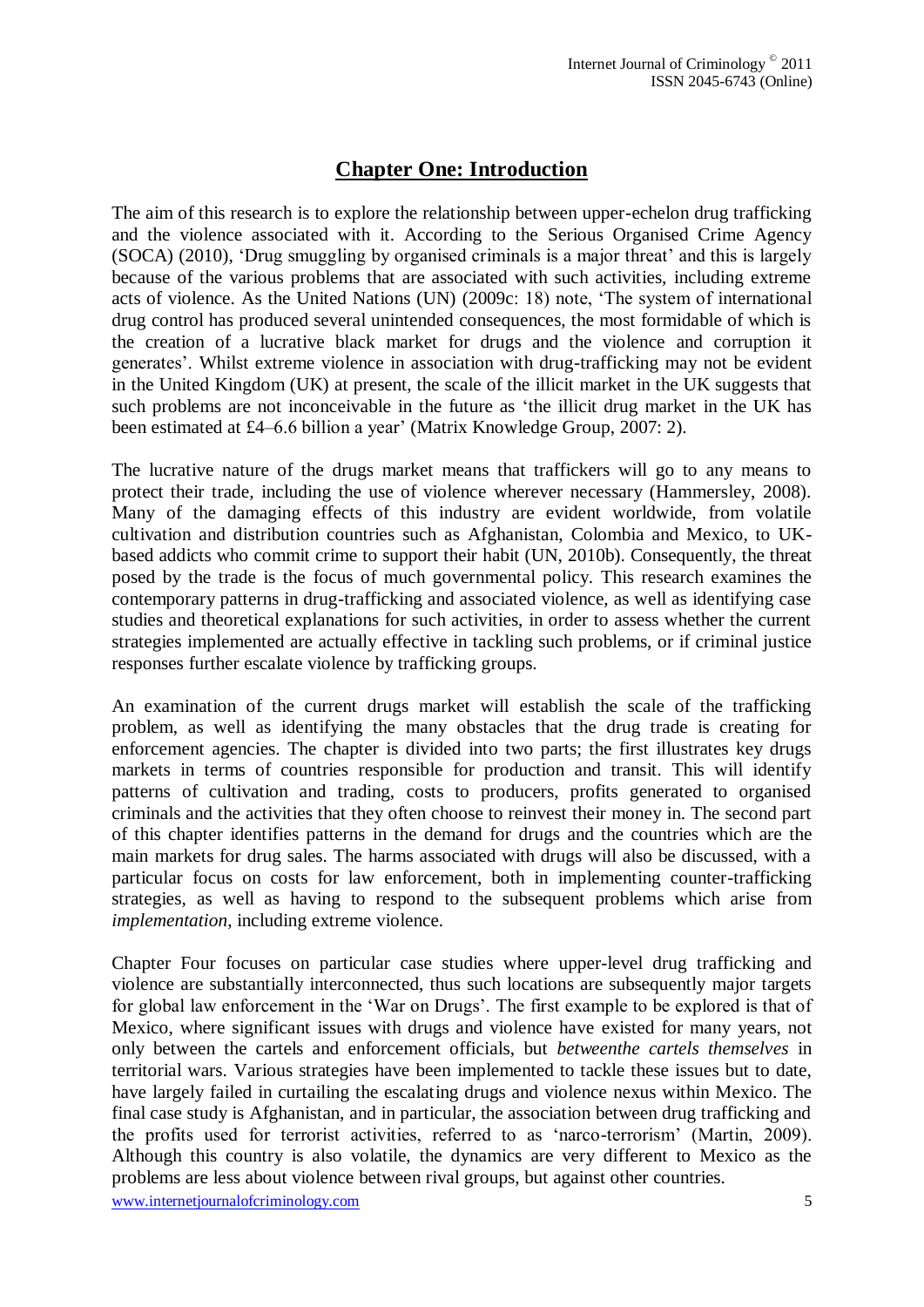Chapter Five explores various theories for violence, assessing whether such explanations can effectively contribute to understanding violence caused specifically in relation to drug trafficking or if a more realistic justification is to explore the current strategies implemented. This includes possible evidence for the motivations of drug traffickers which encourage them to commit such violent acts. Theories to be examined here include Merton"s (1938) theory of anomie and Collins" (2008) argument that there are no violent individuals but only violent situations.

The Sixth chapter examines the current responses to drug trafficking by both governmental policies and international partnerships, such as the UN. Strategies and enforcement techniques are firstly briefly explained in terms of their achievements and limitations. There then follows an analysis of whether these techniques and approaches collectively are facilitating the current drugs-violence situation or deterring any real progress by intensifying the levels of violence.

Lastly, a conclusion to the research question will be made using all the information produced in this dissertation. This will identify whether any recommendations can be made to reduce the violence associated with upper-level drug traffickers.

Previous research in criminology conducted into the issue of drugs has tended to focus predominately on street-level drugs, those associated with such markets, and the effects drugs have on society. However, the individuals and groups at the higher levels in the supply chain have proven more difficult to research due to issues with safety, accessibility and the vast range of different crime organisations involved globally. Much of the work that has been produced is often from a law enforcement perspective, either through official publications or from insider accounts by former police officers. Although this is useful, it can be limited in scope and is rarely impartial. Additionally, there are very few pieces of research whose principal aim is to explore the violence associated with upper-level drugs trafficking. Instead, material is often descriptive and case specific, looking at strategies implemented or transit routes in particular countries. Therefore, this research offers a fresh insight into an area that is often overlooked, despite the suggestion by the UN (2009c: 182) that "Drug control must be conducted in ways designed to limit associated violence and corruption".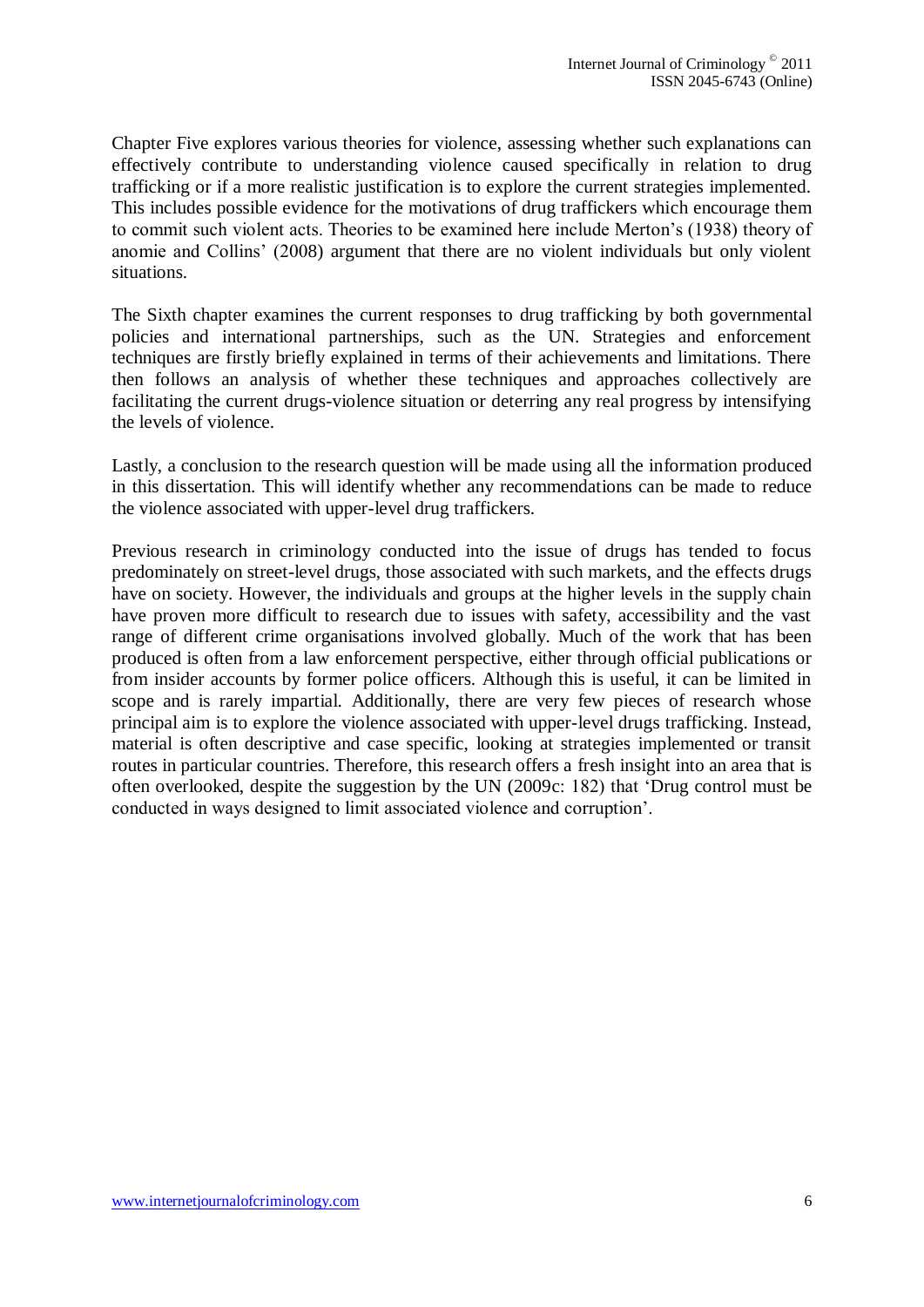## **Chapter Two: Methodology**

The methodological approach chosen for this research was a literary analysis, defined as "the act of collecting or analysing data that was originally collected for another purpose' (Riedel, 2000 in Bachman and Schutt, 2011: 306). This approach entailed the collation and evaluation of pre-existing literary data on the issue of drug-trafficking, obtained from academic texts, journal articles, research reports by established governmental and research bodies, and the use of internet-related information.

Primary research was not conducted for this dissertation due to the transnational nature of drug-trafficking and the various problems associated with such an approach. Such issues relate to both practical matters such as the time constraints of conducting a student research project along with limited resources, as well as ethical issues including researcher safety and confidentiality. The most problematic obstacle for this research was accessibility to relevant participants, as the sensitivity of the issue predicated that contact with individuals directly involved in such activities was not appropriate, whilst governmental agencies involved in this issue are at a national and international level, making access untenable.

When conducting a literature-based analysis, information can be collected from a range of different sources. Beneficially, this gives the researcher a vast pool of resources to utilise whilst incurring little cost, therefore, making the approach suitable to the needs of the lone student researcher (Bryman, 2008). When investigating an issue with global significance, such as drugs, a literary analysis is cost effective and less time consuming in terms of data collection than anyother method, recognised by Bryman who suggests it "offers the prospect of having access to good quality data for a tiny fraction of the resources involved in carrying out data collection exercise yourself" (2008: 297). Consequently, this allows the researcher more time to analyse and interpret the data (Punch, 2005; Champion, 2006; Denscombe, 2007; Bryman, 2008) and it is *this* process of reanalysis which can offer the possibility of developing new insights and comparisons not considered before (Bryman, 2008).

Accessibility of information using literary analysis is further reinforced with the expansion of the internet and the significant amount of material now available, consequently, allowing for cross-cultural analysis which is especially relevant to a global issue such as drug trafficking, often affected by cultural and legal differences (Bryman, 2008). Access to internationallybased data by agencies such as the UN is particularly helpful when examining the links between the higher-level drugs trade and violence, providing the basis for an evaluation of differing global counter-trafficking strategies.Furthermore, there is also the opportunity for longitudinal research so that previous strategies implemented and levels of associated violence can be compared over a period of time to identify any potential impacts of countertrafficking strategies to date. This is supported by Bryman (2008) and Punch (2005) who highlight the beneficial nature of secondary sources in allowing accessibility to hard-to-reach populations, one such example being Afghanistan, Al Qaeda and the links drug trafficking has to terrorism and violence. Consequently the "greatest attraction of using documentary sources is their accessibility' (Denscombe, 2007:230).

The high quality of the data accessible on drug-trafficking, which has often been through rigorous sampling procedures, suggests that sources can be credible (Punch, 2005; Bryman, 2008), which may not always be true of self-generated primary data. This is especially true of governmental publications which are seen as authoritative, objective and factual (Denscombe,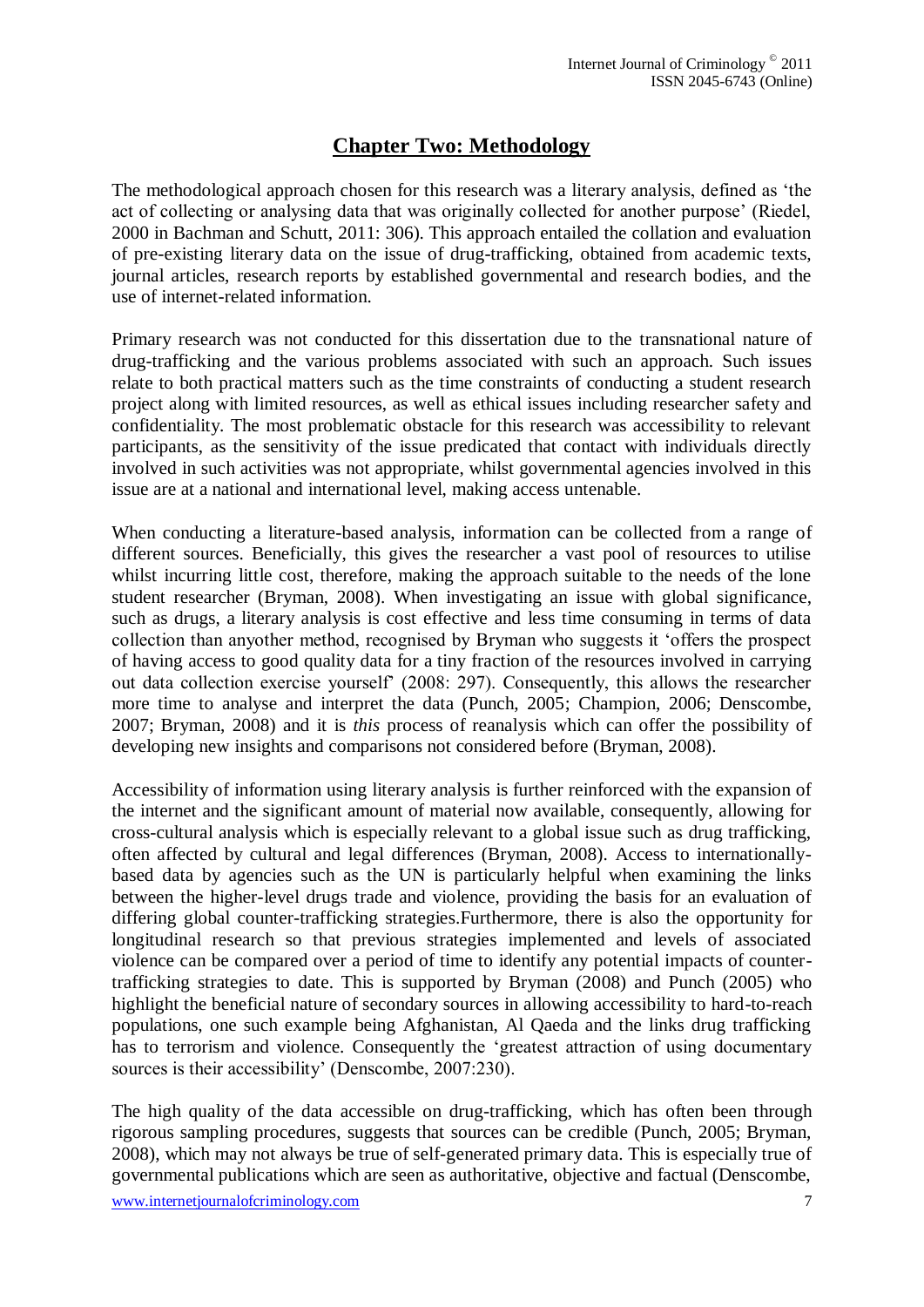2007) because they have accessed a larger, more representative sample size than would have been achievable by a lone researcher (Punch, 2005; Champion, 2006; Bryman, 2008). Furthermore, the use of up-to-dateinformation is crucial when examining an issue such as drugs, especially with the use of online news reports which are updated on a daily basis, and their reporting of international issues, such as the ongoing drug-related violence in Mexico (Denscombe, 2007).

There are, however, a number of potential limitations associated with literary analysis, as difficulty with the lack of familiarity with the data and the complexity of the high volumes of resources available need to be managed as some will not be relevant to the researcher"s aim (Bryman, 2008). Consequently, the time for familiarisation should not be underestimated (ibid). Data and conclusions from existing material must also be approached with caution and their validity questioned until the methods of sampling and data collection are assessed, particularly when using statistical evidence (Denscombe, 2007; Bryman, 2008; Gomm, 2008; Bachman and Schutt, 2011). Furthermore, as the data may have been created for separate purposes, certain aspects the researcher will wish to explore may be missing and the data unavailable for reconstruction (Champion, 2006). The covert nature of drug trafficking means that research is often limited so using secondary sources can represent the increased use of speculation as clarification is often not possible (Champion, 2006). As McSweeney et al (2008: 3) highlight, "the relationship between the supply of illicit drugs, the demand for them and enforcement activities still remains poorly conceptualised, under-researched and little understood in the UK".

Due to the constantly evolving environment within drug trafficking, material can quickly become out of date, and this is particularly applicable to books which, despite the vast amount of detailed information given, may not always portray the current climate of drug trafficking. To overcome this, annually updated information and recent publications will primarily be relied upon, such as the United Nation"s World Drug Report, SOCA"s annual UK crime threat assessment, and intelligence by agencies such as Europol. Credibility of sources and authorship should also be considered, especially with the increased use of the internet (Denscombe, 2007), although this can be circumvented to a large extent by only utilising data from reputable sites. Many sources may be biased, however, either towards a political party or a certain attitude (Gomm, 2008) and this could be evident in governmental or enforcement agencies publications regarding the success of particular counter-trafficking strategies. For example, statistics by the Home Office on the number of seizures made by the UK Border Agency may *appear* impressive but do not necessarily illustrate the complete nature of the problem and the scale of drugs entering the UK. Therefore, conclusions may owe more to the interpretations of the researcher rather than an objective picture of reality (Denscombe, 2007) and this factor is also likely to affect the political standpoint taken by news-based sources.

Overall, although the use of a literary analysis may create a range of limitations that need to be considered by researchers, the benefits available when researching drug trafficking are substantial, therefore, such an approach was deemed the most suitable in this instance and according to Bryman 'should be considered by all social researchers' (2008: 296).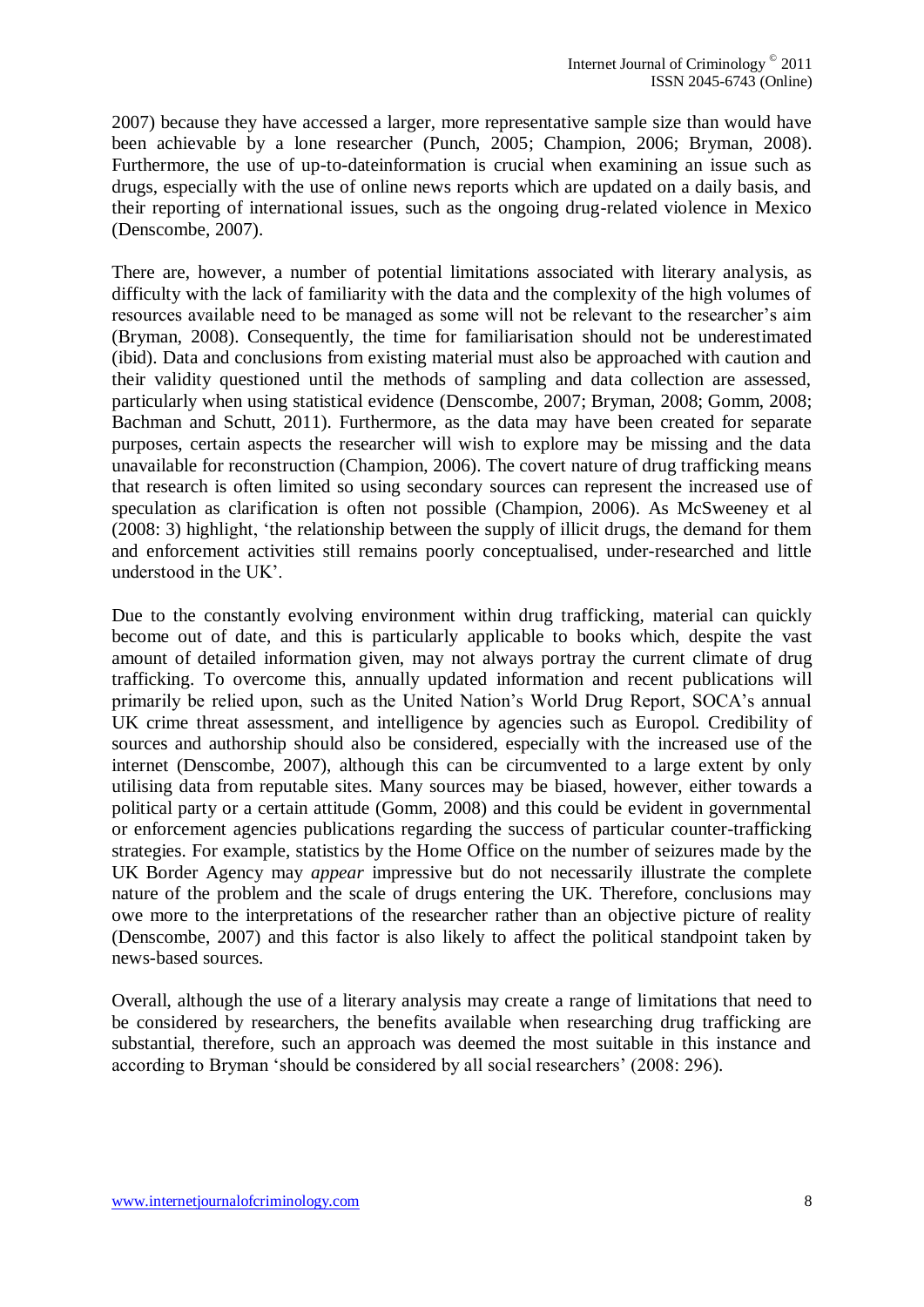## **Chapter Three: The Contemporary Drugs Market**

The drugs trade is the largest industry in the world and has existed well before any regulations were created to outlaw it in the twentieth century (Mares, 2006; Roman et al, 2007; Hammersley, 2008; UN, 2010b). Consequently, many of the associated problems are embedded and have played a major part in socialisation across the globe (Mares, 2006, Roman et al, 2007). As the nature of the drugs trade continues to develop, people have become much more aware of the harms created and the effects on society.This has increased the need for political debate and strategies to be implemented both nationally and internationally, including the initiation of the "War on Drugs" by America (Dorn et al, 1992; Mares, 2006; Kemp, 2011b). The main focus for enforcement has been on cocaine and opiates, especially heroin, as the "global opiate and cocaine markets represent two of the biggest transnational drugs and crime threats of our time" (UN, 2010b: 16). However, despite these efforts the drugs trade remains unscathed and shows no signs of letting up (Kemp, 2011b). The scale of the drugs trade, with a particular focus on cocaine and heroin, will be further examined in this chapter to identify the contemporary patterns and trends emerging in regards to both supply and demand and any problems this is creating for law enforcement.

The main country currently responsible for the production of heroinis Afghanistan (Perl, 2001; BBC, 2003; Arnold, 2005; UN, 2009b; Europol, 2010; Interpol, 2010; UN, 2010b; BBC, 2011a; Central Intelligence Agency (CIA), 2011), which accounts for supplying 90% of the world"s usage (UN, 2010a: 109). Although records illustrated a 15% decline in opium poppy cultivation in 2009, this does not correlate with consumption levels and it appears that large amounts have been stockpiled which would be enough to globally supply for the next two years (SOCA, 2009b; UN, 2010b). This will create problems for the future as production-based interventions alone will be inadequate.

Cocaine is predominately produced in Colombia but there is an emerging trend of growth and manufacturing in Peru and Bolivia (Clutterbuck, 1995; Arnold, 2005; SOCA, 2009b; CIA, 2010; Europol, 2010; UN, 2010a; UN, 2010b). Statistics indicate that coca cultivation is down 28% in the past decade which is parallel to a decrease in consumption levels in the United States of America (US) which is the dominant destination country (UN, 2010b:4). However, the global retail sales figures for cocaine are valued at eighty-eight billion dollars which is greater than opiates and the GDP of many countries (UN, 2010b: 35). This illustrates that the decline in supply has not significantly affected the size of the market and still presents a substantial threat internationally due to the associated harms from consumption and the upper-level drug traffickers (UN, 2010b).

Nevertheless, these statistics need to be taken with caution as global figures are difficult to calculate and the methods of collection can vary (Fazey, 2007; UN, 2010b). Many countries may not always have information readily available regarding the levels of supply and demand so the statistics may be biased towards the developed countries who have more resources to produce the data needed (Fazey, 2007; UN, 2010b). Therefore despite all the estimates and information about the drugs trade, there is still a "dark figure" which prevents an understanding of the scale of the problem.

The drugs trade is a very lucrative market but the profits are not distributed evenly to all those involved. Estimates suggest that the farmers who yield the crops only receive one and a half per cent of the profits made, with the majority generating downstream to the traffickers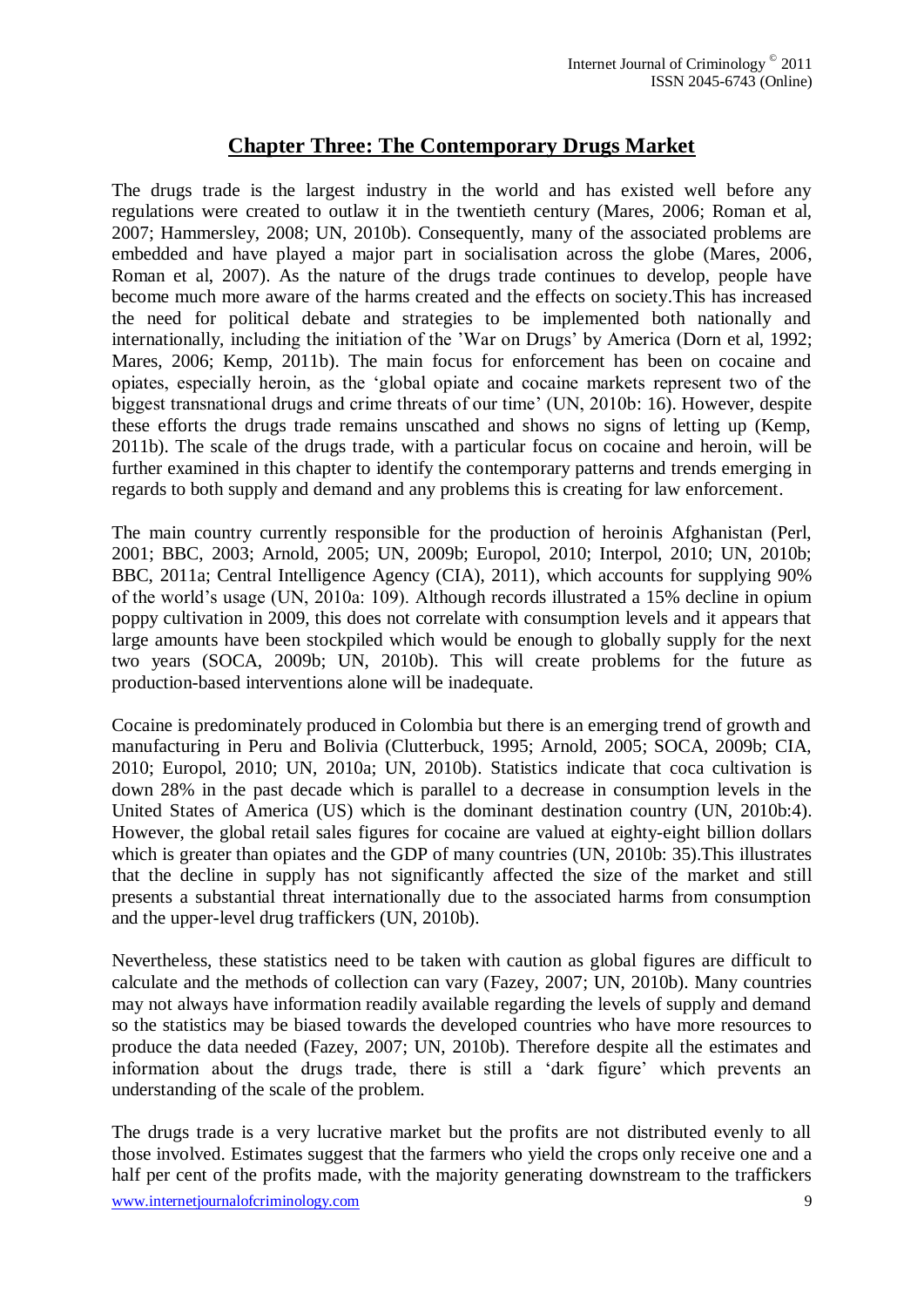who transport and deal the drugs (UN, 2010b:77-78). Although this indicates the disproportions, it can bring about economic reform to many countries experiencing financial hardship (Bhattacharyya, 2005). Many frontier areas lack the infrastructure to yield licit crops so the drug trade offers an alternative means of survival (Roman et al, 2007; Hammersley, 2008; European Monitoring Centre for Drugs and Drug Addiction (EMCDDA), 2010; National Geographic Channel, 2010).This has been recognised by international agencies, such as Europol and the UNODC, and attempts have been made to provide other crops to yield (UN, 2010b). However, it has failed to stem the flow of drugs and farmers continue to cultivate illicit substances due to the higher income offered.

Illicit drugs can be transported in a various ways including: air freight, couriers, submarine, and maritime shipments (Europol, 2010; UN, 2010b; BBC, 2011b). Diagram One indicates the main transit routes for cocaine and heroin (see Appendix A). These can vary and are adjusted constantly according to: law enforcement strategies, effective detection avoidance methods which are usually in areas experiencing economic and/or political instability, and the development of new routes to supply emerging markets (Fazey, 2007; Bean, 2008; McSweeney et al, 2008). This indicates the cross-borderand evolving nature of the drugs market which requires an equivalent response from enforcement. To conceal the produce on these forms of transportation, the traffickers are increasingly becoming imaginative and clever, for example, moulding cocaine to look like a brick (Europol, 2010). Consequently, this reinforces the need for intelligence-based approaches as the traffickers methods are expanding constantly and distorting stereotypical expectations. Furthermore, with the expansion oftrans-national communication, global links are widespread which is ideal for the supply of drugs, allowing easy access between destinations and blurring the boundaries for enforcement (SOCA, 2009b).

Between the chain of production, transit and the final destination countries, drugs are intercepted by a number of different trafficking groups. Examples of the most notorious gangs situated across the globe are: the Triads, Sicilian Mafia, Sinaloa Cartel, Cali Cartel, Yakuza, and the Yardies (De Grazia, 1991). Violence or the threat of violence is often implicit in the activities of these organised criminals and the victims are limitless. (SOCA, 2009b). For example, in Mexico, the decapitated bodies of fifteen young men were found near a shopping centre with messages alleged to be from "El Chapo", Mexico"s most wanted drug baron as a warning for rival criminal groups (BBC, 2011c). Similar environments are evident elsewhere where drug trafficking and the associated extreme violence has infiltrated the system, such as Colombia and Afghanistan, and continues to threaten the stability of the nations. Therefore the devastating effects are not just visible in the producing regions but anywhere the drugs trade is heavily situated (UN, 2010b).

Although drug trafficking and the violence associated present substantial global threats, this is intensified by the cross-over between other illegal and legitimate activities (Willoughby, 2003; SOCA, 2009b; UN, 2010b). Many organised criminals involve themselves within drug trafficking for the financial opportunities which can be reinvested into activities such as: people smuggling, terrorism, organized prostitution and even investment within election campaigns (Fazey, 2007; SOCA, 2009b). Due to the massive revenue made from the drugs trade it can essentially buy its way out of anything desired (Hammersley, 2008). This includes bribery and intimidation. Drug trafficking thrives and breeds on corruption for protection to secure assistance from those with information or influence (SOCA, 2009b; UN, 2010b). Consequently, drug trafficking not only presents overt harms with the ties to other activities but covertly due to corruption, which can have serious repercussions when trying to tackle drug trafficking.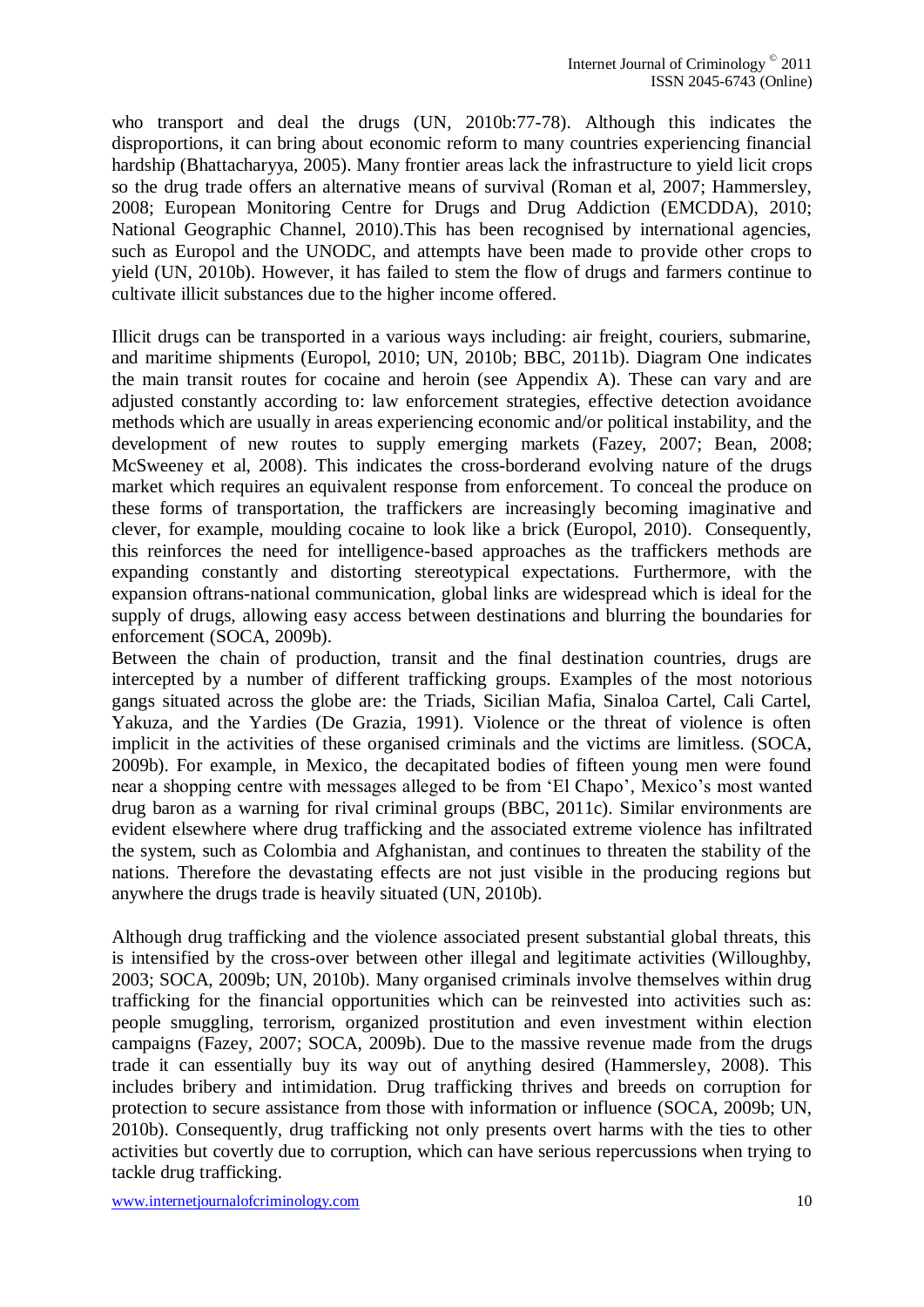Problems associated with drugs vary from supply to demand but are all equally as damaging. Europe and the US are the largest consumers of heroin and/or cocaine (CIA, 2010; Europol, 2010; UN, 2010b). Within Europe the UK is the biggest user of cocaine and second for heroin, foremost being the Russian Federation (UN, 2009b; UN, 2010a; UN, 2010b). The problems linked to cocaine are mainly evident in the US as it is responsible for 40% of the global cocaine-using population and has a close proximity to the main producing regions (UN, 2010b:17). However, the market is constantly changing with new ones emerging,for example the boom in cocaine consumption in West Africa (UN, 2010b).Therefore strategies for prevention need to be flexible to ensure that the problems are not displaced.

The number of users estimated worldwide in 2008 who had used illicit substances at least once in the last year was 155-250 million or 3.5% to 5.7% of the population aged 15-64(UN, 2010b: 12). This is expected to increase with the growing availability of drugs, urbanisation, and escalating world population (UN, 2010b: 32). Subsequently, the demand and profits made will only proliferate. However, whether this will mean more supply is needed or other methods, such as cutting will be utilised, remains unknown. This demand is financing crime, terrorism and corruption within the drugs market, so may only worsen the existing problems ifnot tackled effectively (De Grazia, 1991). Therefore with substantial potential profits to be made, it is not surprising that it is the world"s largest expenditure (Hammersley, 2008).

Profits are able to be further enhanced through cutting which can make more of a substance available for sale and can be done at any point in the chain and multiple times (SOCA, 2009b; UN, 2010b). This can be a consequence of supply-led interventions, especially the declining production levels in Colombia, which limit the quantities reaching a destination.Therefore to meet the continuing demand the dealer would cut purity rather than increase prices (UN, 2010b). Evidence to support this has found that the UK Boarder Agency (UKBA) generally record higher purity levels than from police force seizures (SOCA, 2009a). Subsequently, with an increase in the dilution of drugs, it is suggested that despite the increase in users over the last ten years, the consumption rates have actually declined significantly (UN, 2010b). However, caution needs to be taken as problems can arise with the cutting agents and the potential health implications if a user is supplied with a purer form of the drug.

The economies in consuming countries can be negatively impacted due to the interconnected political, economic, cultural, and social ramifications (McSweeney et al, 2008). This can place a substantial strain on the health service, especially with the use of heroin and dirty needles, and problem drug-users who pose a threat because of the danger of disease, overdose and the increasing need for resources for rehabilitation (Europol, 2010; UN, 2010b). For instance, the Russian Federation are currently experiencing concurrent increases in heroin consumption and the spread of HIV (ibid). Consequently, this will impact the health service not only regarding the costs overall but the volume of assistance and attention needed instead of focusing on other patients.

Drug-related violence is noticeable throughout society. Street gangs that control and supply local neighbourhood's use the same principles as upper-level traffickers and use violence for enforcement (Kemp, 2011a). The secondary consequences of this are community and public safety as the increased crime and violence can amplify fear and even the stability of the country (McSweeney et al, 2008). Drug-related crime costs the UK an estimated £12 billion per year primarily for heroin and cocaine (Hammersley, 2008:129). This goes towards funding for: increases in gang activity which is linked to gun crime and the mortality rate,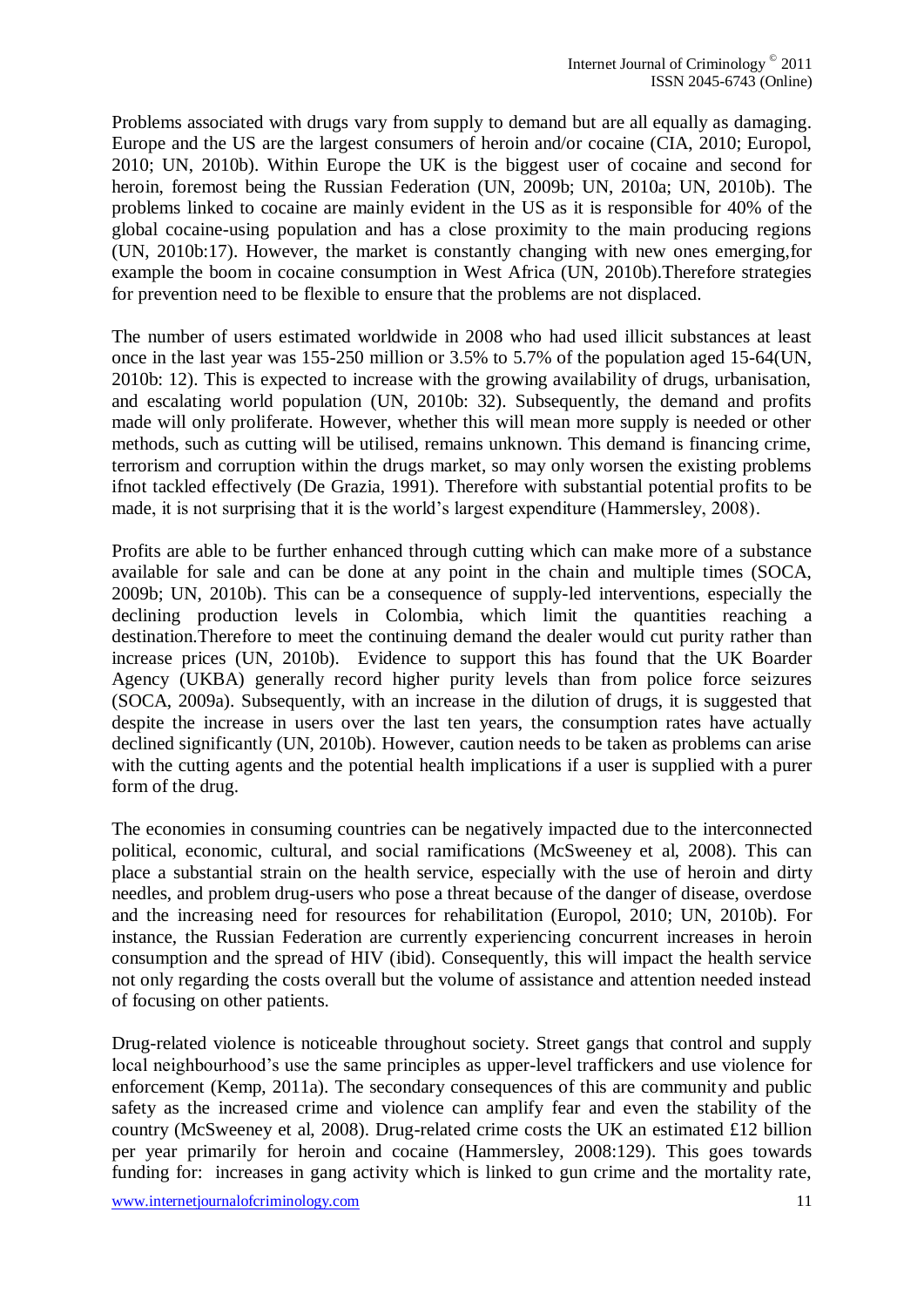prostitution, and the amplifying the prison populations (Roman et al, 2007; McSweeney et al, 2008; Transform Drugs Policy, 2009; UN, 2010b). This indicates the scale of the problemfor one nation,but when considered globally, the cost for law enforcement is argued to be more than the expenditure of the entire drugs market (Clutterbuck, 1995).

The drugs trade has a damaging effect on everyone; from individuals to entire countries (Bhattacharyya, 2005; SOCA, 2009b). Associated harms are evident everywhere from individuals who sell their body to feed their habit, to the countries at war to prevent the traffickers gaining control. So far, the drugs trade has cost thousands of lives which in total is more than the conflicts in Iraq, Afghanistan and Vietnam combined (Kemp, 2011a).Due to the scale of the drugs market its abolishment appears impossible (Bean, 2008).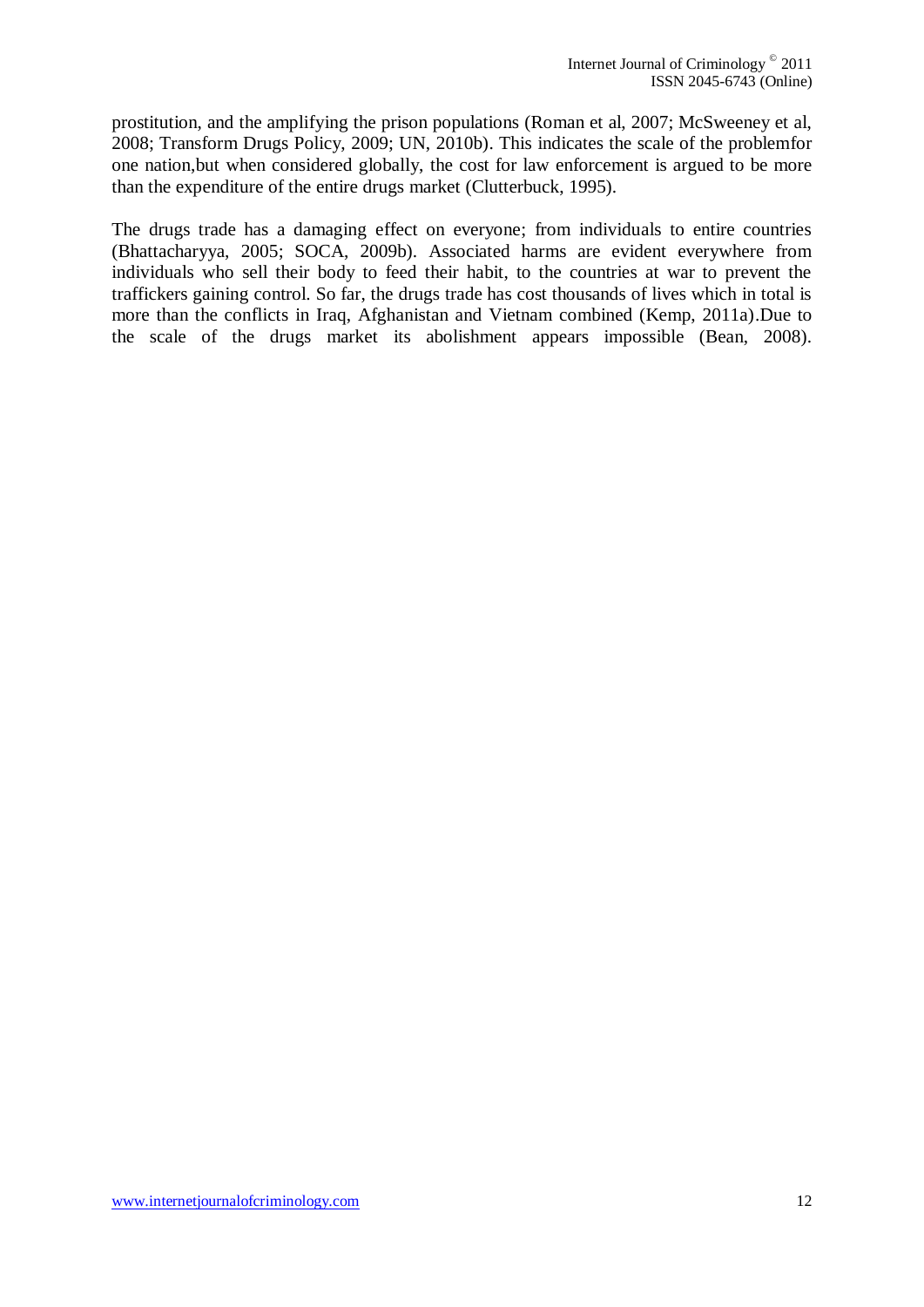## **Chapter Four: Case Studies**

To demonstrate the impacts of drug trafficking, cases studies of Mexico and Afghanistan are explored which both operatedifferent functions in the drugs trade but share one common consequence; the dominance of upper-level drug traffickers within their society. Despite the substantial differences in the circumstances of each of these countries and their histories, the violence associated with these groups and the drug trade has become so damaging that they both face political instability and subsequently are two major targets globally in tackling the war on drugs (UN, 2010b).

#### **Mexico**

Mexico is a major producing and transit country as it is situated perfectly in-between the largest producer and consumer of cocaine, and has the advantage of long borders with the US which are difficult to patrol (Kemp, 2011b). This has created a business worth over \$40 billion a year allowing Mexican drug cartels to control the US drug smuggling market (Arnold, 2005; Cook, 2007; BBC, 2010a; New York Times, 2010; UN, 2010b; Kemp, 2011b). Therefore it is unsurprising that such a profitable business attracts competition and the country now finds itself in a violent turf war with powerful drug cartels (New York Times, 2010). This has become so extreme that it is now the violence capital of the world and has destabilised the country (Kemp, 2011b). However, instability and revolution are not new to Mexico since its history has featured social upheaval in the 1810 and 1910 revolutions (Ross, 2010). Mexican cartels have existed for many years and have been smuggling for decades (ibid). Increases in their dominance and control over Colombian cocaine trafficking heading to the US emerged in the 1990's with the demise of the Colombian Cali and Medellin cartel's (Cook, 2007; UN, 2010b). This shows that drug smuggling is deep-rooted within Mexico but that its dominance over the business and country has gradually expanded with the success of other national strategies.

There are currently believed to be seven drug cartel"s operating in Mexico, however this is continually changing due to alliances being formed or cartel"s splitting because of differing ideologies (BBC, 2010a; Tuckman, 2011). Each cartel is run like a business with a set of rules to abide by (Kemp, 2011b). Many of the larger cartels, such as the Sinaloa, are believed to hire "enforcer gangs" to perpetrate violence and intimidate others, commonly known as 'sicarios' (Cook, 2007: 6). This demonstrates the intuitive resources utilised to ensure that those in control do not risk exposure to enforcement agencies. With so much of the country subjugated, the violence is evidence of their gang law and control over the nation (BBC, 2010a; Kemp, 2011b), this has been described by Sebastian Rotella as a producing a "state within a state' (Willoughby, 2003:127).

Consequently, there has been anoverwhelming need to tackle this problem as the trade and the associated harms continue to expand and destabilise the country (Willoughby, 2003). This has been recognised by the US, and combined with the health threat it poses to them has resulted in their substantial intervention originating from President Regan in 1982 (Willoughby, 2003; Cook, 2007). To date the US has donated \$400 million to assist Mexico's efforts and has provided equipment and training to support law enforcement strategies as well as concentrating on security screening along the border (Cook, 2007; BBC, 2010a). Continuing failures with previous approaches and increasing international pressureled to the launch of the 2006 anti-cartel initiative. (New York Times, 2010; Kemp, 2011b). Instead of focusing primarily on the borders, President Calderon decided punitive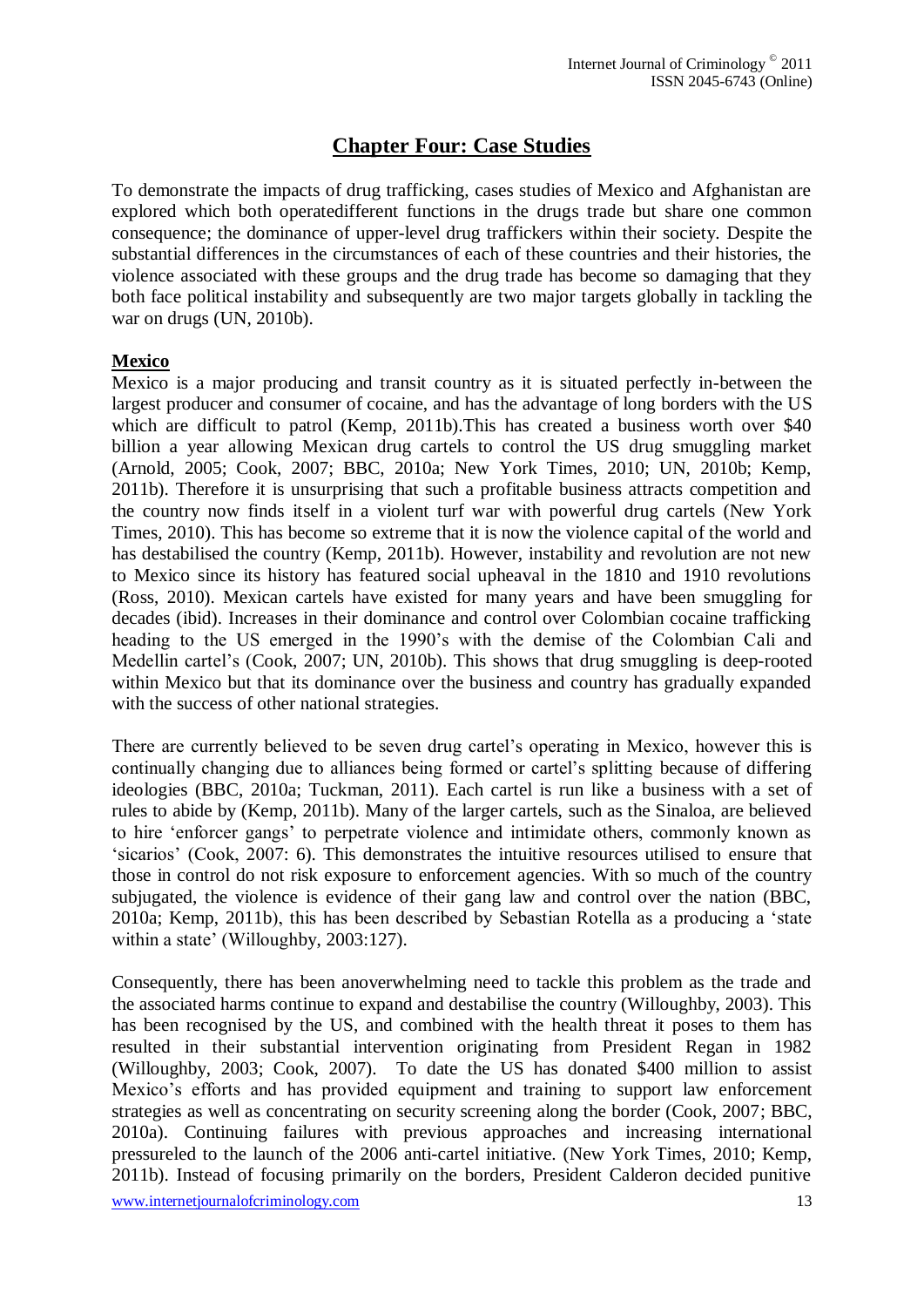enforcement was needed and deployed fifty thousand military troops across nine states to combine various security tactics, these included: extraditions, eradications, seizures, interrogating suspects, conducting raids, combining federal and public security forces, and judicial reforms (Cook, 2007; Hanson, 2008). With such a large scale strategy implemented, its effectiveness was believed to be guaranteed.

However, the increased militarization has caused the violence to spiral (Ross, 2010; Kemp, 2011b). No longer is the violence reserved for the cartels but assassinations and kidnappings are now directed towards citizens, rival drug gang members, journalists, politicians, and anyone posing a threat (Hanson, 2008; New York Times, 2010; Ross, 2010; Kemp, 2011b). Estimates suggest that since the war was declared there have been roughly 34,600 deaths of which 15,273 were in 2010 alone, making it the most violent year on record (BBC, 2011d; Tuckman, 2011). However, it is unclear from the statistics how many deaths are linked to the cartels, committed by the state or civilians (Tuckman, 2011). Therefore analysing statistical evidence solely is not enough to comprehend the level of violence associated with the drugs trade as the enforcement strategy envisages increases in violence to combat the cartels (BBC, 2010b; UN, 2010b).

Turf war and violence over the key trafficking routes or border crossing areas has always existed between the cartels (Hanson, 2008; Tuckman, 2011).However, changes have emerged as the cartels are now fighting over a shrinking market thus expanding the levels of violence used to ensure their survival (Cook, 2007; UN, 2010b). To this end they are increasingly more adventurous with ways to portray their messages and shock people in order to instil fear. A recent example of this is shown by the decapitated and mutilated bodies hung from a bridge in sight of the public (BBC, 2010c). This not only shows the brutality which is used but the lack of concern for law enforcement or being caught as they were left visible in broad daylight. Messages of this nature are common with video evidence often used to document the gruesome deaths and inflict fearin others about their cartels" capabilities (Hanson, 2008). This is aimed not only at rival cartels but also at the police and public officials to display their solidarity and resistance.

Corruption is vital to the drugs trade, and Mexico is no exception (Kemp, 2011b). With substantial resources at their disposal the cartels are able to repeatedly infiltrate the underpaid forces at all levels (Cook, 2007; BBC, 2010a; BBC, 2010d; Kemp, 2011b). This massively undermines efforts to address the problem by allowing the cartels to maintain control and power. Realising the magnitude of the problem, in the 2006 initiative the army were extensively deployed, salaries increased, and the structure of the police force was completely rebuilt (Cook, 2007; Hanson, 2008; BBC, 2010a). Although this is expected to take years, the vulnerability of the police force in comparison to the cartels may leave them susceptible to intimidation. This is enhanced by the extreme violence which has become so frequent that no one is immune and officers remain afraid of revealing their identities and patrolling particular areas, such as Guadalupe (BBC, 2010d; Kemp, 2011b). Consequently, despite reforms corruption is difficult to eradicate when increased violence by cartels is being used.

Although the majority of the violence is concentrated within the northern and Pacific coastal states, no region has escaped (Kemp, 2011b; Tuckman, 2011). This has caused a loss in public faith towards the governmentand exposed many of their failings (New York Times, 2010). One noticeable example of this is Cuidad Juarez, which since 2008 has been the violence capital of the world, despite also having the highest federal presence (BBC, 2010a; Kemp, 2011b; Tuckman, 2011). Whether the increased militarisation is causally linked to the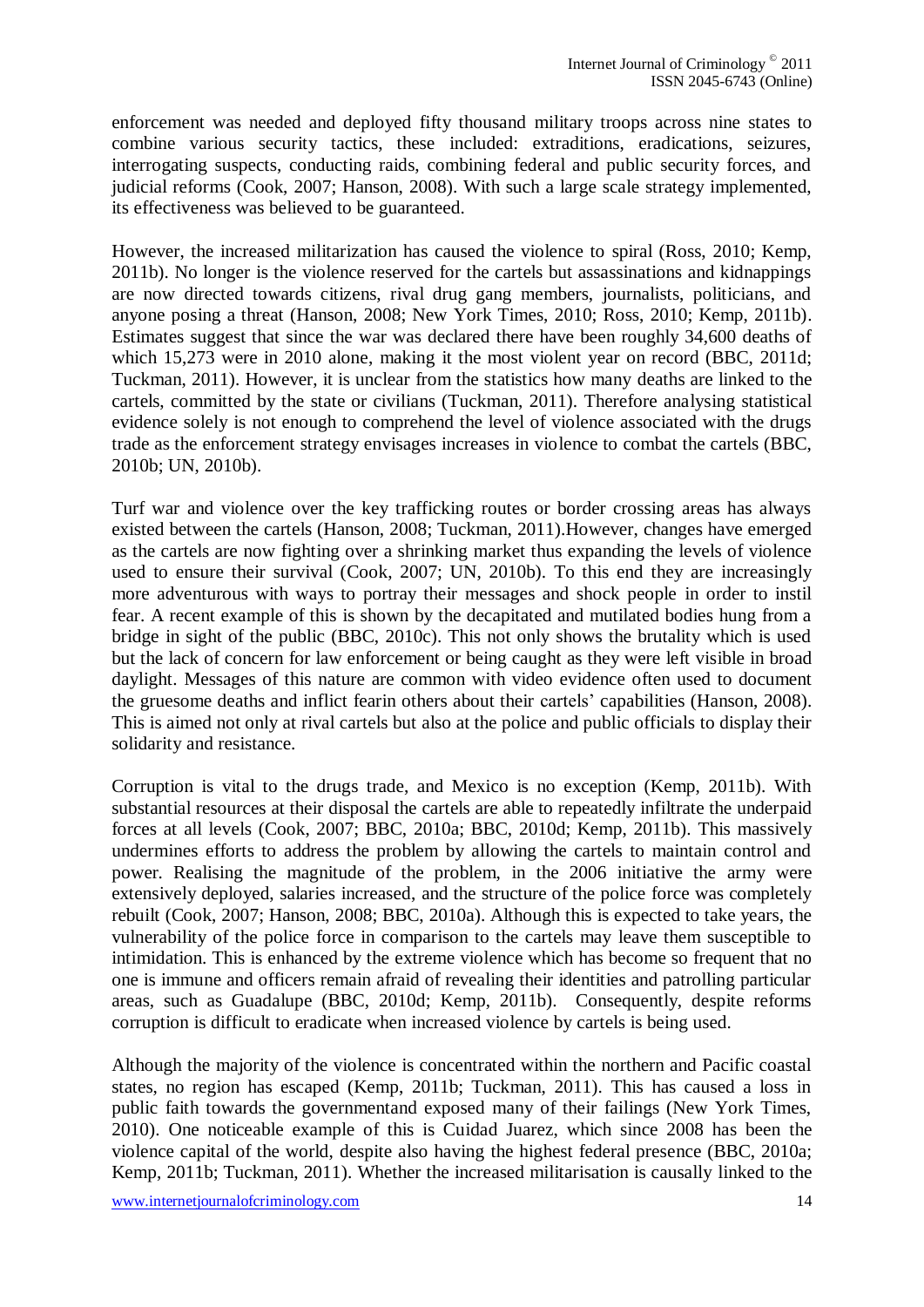enhanced violence is unknown but certainly seems to have inflamed the cartels and made their activities more overt. Many civilians hold Calderon responsible for this which has increasingly been demonstrated through propaganda featuring him with a pig emblem on his chest and a flag strangling Juarez (Kemp, 2011b). This shows that the public blame Calderon"s strategy for the increases in violence as the aggressive law enforcement style has encouraged the cartel"s to protect themselves using extreme violence.

#### **Afghanistan**

Despite being an extremely poor country (CIA, 2010), Afghanistan is presently at the forefront in both terrorism and drugs (Macqueen, 2010). As the leading opium producer since 2007, it is responsible for the raw material of the world"s deadliest drug, heroin (Perl, 2001; Arnold, 2005; UN, 2009a; CIA, 2010; Macqueen, 2010; UN, 2010b). Such a lucrative trade yields large earnings which are commonly used to fund other legal and illegal activities, the most relevant being terrorism (Starkey, 2008; Macqueen, 2010). This has been instilled using corruption which has led to the drug trade being embedded within the economy and along with terrorism, earns half the country"s GDP (CIA, 2010; Macqueen, 2010). Combined, this represents a significant health and security threat to nations globally (UN, 2009a; UN, 2009b; Europol, 2010).

Following the 9/11 terrorist attack, the protection of Osama Bin Laden and involvement in drug production by the Afghan government, the Taliban, the global security threat was deemed severe and in need of Western assistance (CIA, 2010). Therefore with the increases in opium stockpiles mounting, at the end of September 2001, US and British forces began attacks on targets in Afghanistan and it was disclosed that troops were pursuing a stockpile estimated to be worth £20 billion (Perl, 2001; Arnold, 2005). If released on to the world market this would provide Al Qaeda and the Taliban with cash resources to continue their war with the West as well as funding extremists in neighbouring countries, such as the Chechen Resistance (Perl, 2001; Arnold, 2005). Furthermore, corruption was seen as a significant threat preventing change, especially with the acceptance of opium productionand taxation of the profits, so the Taliban government were overthrown and efforts have been made for economic reformation and to rebuild political stability (CIA, 2010).

Many enforcement publications and officials document the successes of the war on Afghanistan and it is clear that the economy is beginning to recover from decades of conflicts and corruption (CIA, 2010; UN, 2010b). This includes eradication programmes in high cultivating areas such as Helmand and Kandahar where they have received progressive assistance to establish alternative means of agriculture (Starkey, 2008; UN, 2010b). However, work is not complete yet and continuing vulnerabilities, such as criminality, weak governance, corruption, and the inability by the Afghan government to extend the law to all parts of the country threatens to destroy the progress made (CIA, 2010). Communities remain disrupted and impacts so far on society in general have not lived up to expectations, leaving many supporting the Taliban (Gah, 2009). As end of the war is edging closer with British troops beginning to cease combat missions by 2015, there is still much to be done and serious concerns about the high number of insurgents remaining (Gah, 2009; Sanders, 2011). This will be a massive challenge for the Afghanistan National army to ensure they maintain security once troops leave (Sanders, 2011).

Despite attempts at reforms, corruption is still evident at all levels (Starkey, 2008; CIA, 2009; UN, 2009a; Macqueen, 2010; Sanders, 2011). This offers an explanation as to why in 2008- 2009 only 10,000 hectares of opium were seized and almost no major traffickers brought to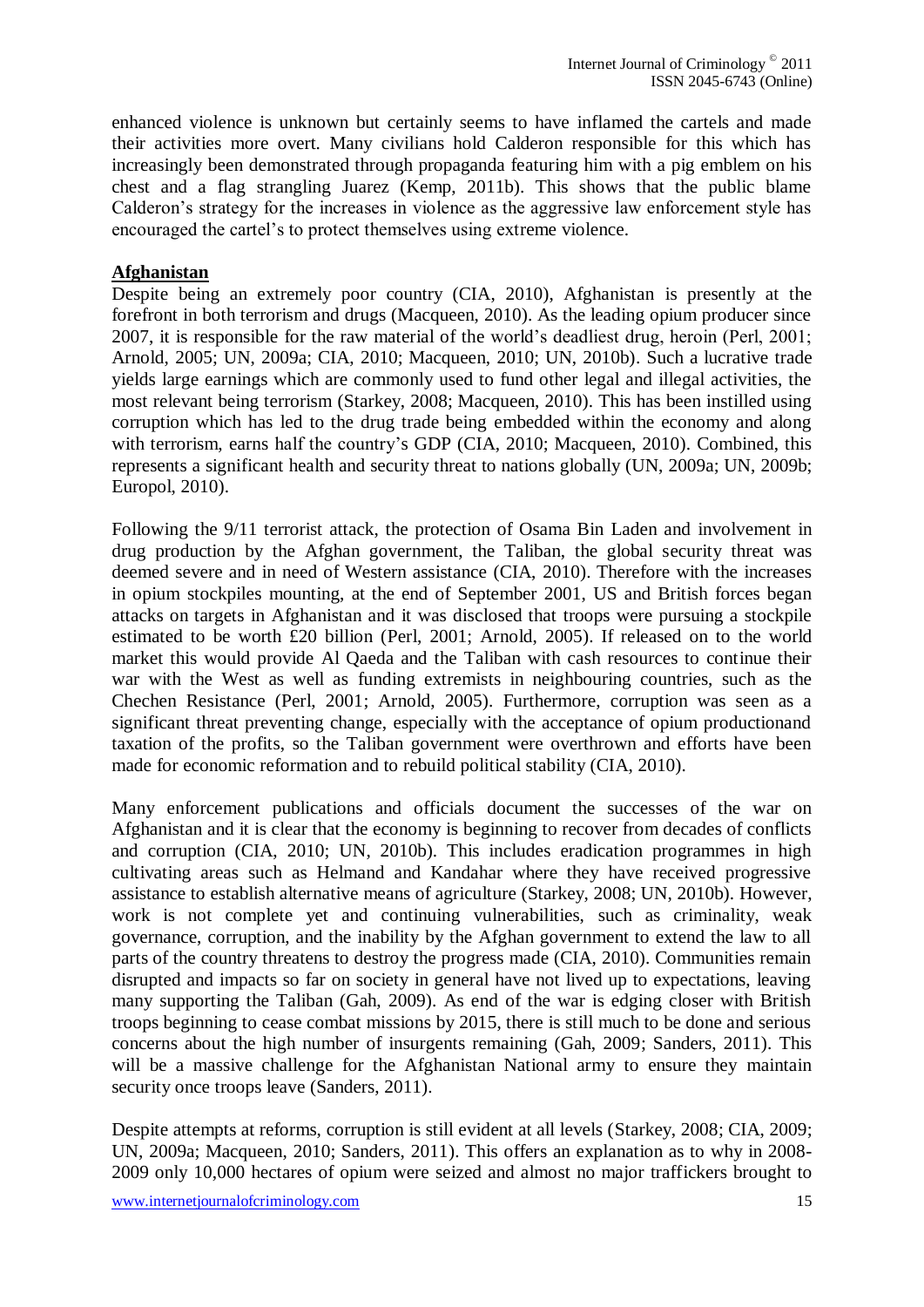justice (UN, 2009b). However, as the number of insurgents and the levels of violence used increases, many officials trying to tackle them are faced with the dilemma of being bought or killed, with the obvious choice being made (Macqueen, 2010). This particularly relates to those patrolling the borders where corruption, lawlessness and uncontrolled borders continue to result in an insignificant 2% interception rate of the opiates produced and trafficked within Afghanistan (UN, 2009a). Approximately 60-80% of the drugs produced move through the borders which are desert areas, leaving soldiers extremely vulnerable to corruption (Macqueen, 2010). Even when corruption is declined, traffickers are commonly heavily armed and experienced fighters to ensure they face no obstacles (Macqueen, 2010). Therefore the borders remain difficult to police adequately and are still becoming more elusive to violence and corruption (Arnold, 2005; UN, 2010b).

With as many as twenty-five thousand insurgents still remaining, their strength and abilities may be underestimated with fears that they are holding back until the troops leave before attempting to attack (Sanders, 2011). The Taliban have reshaped and continue to profit from the drug trade and dominate much of the country (Sanders, 2011). Estimates suggest that they are earning higher incomes now than when they were in power, with a total revenue from opiate farming and trade accumulating between \$350-650 million from 2005 to 2008 (UN, 2009a; UN, 2009b). This is excluding profits gained from other activities (UN, 2009b). With the increases in terror attacks over the years, it is believed that these profits help fund weapons, ammunition and fuel for the war (Perl, 2001; Willoughby, 2003; Starkey, 2008).This demonstrates that despite assistance it could be worsening the problem and resulting in increased levels of violence as insurgents attempt to protect themselves and portray messages to the West. Therefore posing a major threat to the security and health of Afghan society as well as internationally (Europol, 2010).

Collaborations between insurgents can create further problems and allow those with extreme ideologies to radicalise others. This can occur both within Afghanistan and in other countries as well. Reports by the American State Department found that Britain had the highest concentration of Al-Qaeda supporters than any other Western country (The Telegraph, 2010). This shows that the networks the insurgents have internationally can be utilised not only for drug trafficking but also to transmit messages linked to terrorism to further instil ideologies and plan attacks. Consequently, newly formed narco-cartels are blurring the differences between greed and ideology (UN, 2009a), and are diluting the boundaries for dealing with drug trafficking and terrorism as separate issues.

Many critics argue that attempts to tackle the 'War on Drugs' are undermining the 'War on Terrorism" (Arnold, 2005; Macqueen, 2010). The involvement of Britain and America in the war has left the relationship with the Afghan government fragile therefore they are hesitant to confront officials identified as corrupt (Macqueen, 2010). Evidently, corruption is a major concern for the stability of Afghanistan as it undermines the trust in public institutions and officials and renders the development assistance by the West pointless (Macqueen, 2010). But with the increased consumption levels, especially in Western Europe, the profits gained by the organised criminals persists and merely funds the enemies being fought in the war (Macqueen, 2010). With the mortality rate for opium consumption substantially higher than the number of soldiers lost in the war, and terrorism seemingly enabled through the profits from the drugs trade, maybe a change in concentration is needed for the prevention of both (Macqueen, 2010).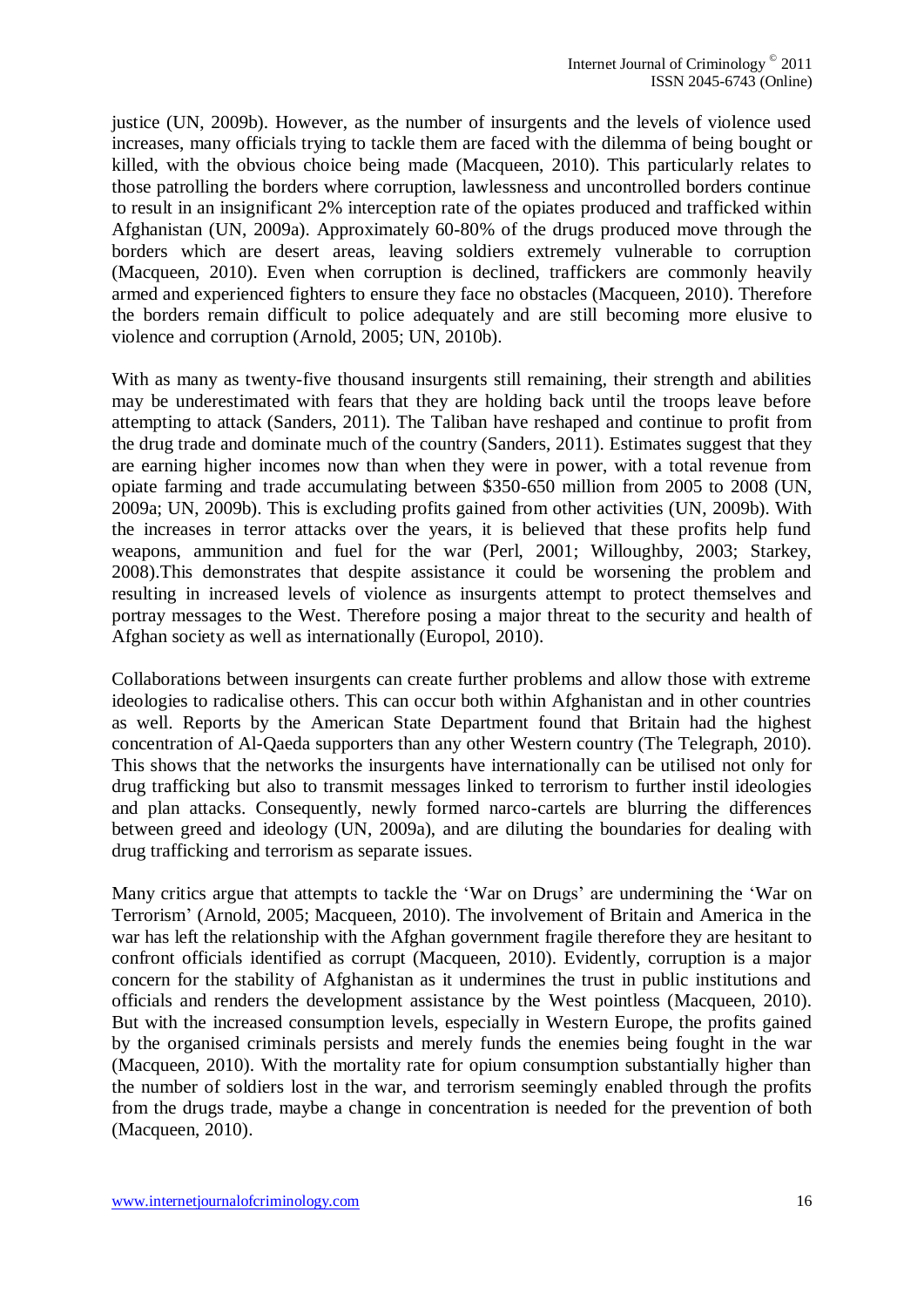### **Chapter Five: Explanations of Drug-related Violence**

"Violence" is a broad term and can include a variety of different methods, individuals and contexts which make formulating explanations extremely difficult (Levi et al, 2007; Collins, 2008). It is an emotive topic with graphic illustrations depicted throughout society, not all of which are deemed in a negative manner, for example, the current United Nations (UN) intervention in Libya. These can be both norm-breaking and norm-strengthening and vary from street violence to government-sponsored violence (Levi et al, 2007; Schinkel, 2010), therefore, due to its heterogeneous nature, it is difficult to distinguish one single theory or strand of theories which define all the manifestations (Levi et al, 2007). Many of the existing theories of violent behaviour have a tendency to focus on street-level violence rather than more extreme forms, for instance the violence associated with drug trafficking or actions committed by the state (Levi et al, 2007). Although such approaches may explain other forms of violence, for example, the premise of much biological psychology is a focus on people"s genetic composition which can make individuals prone to violence (Levi et al, 2007), the relationship between drug trafficking and violence is *not* based on susceptibility but rather, is dominated by authority, power and the reliance on fear. This can come from a range of different levels in the drugs trade, but the main focus of this research is the upper-level organisations where violence is commonly perpetrated between rival gangs and against law enforcement officials. Therefore, the focus of this chapter is an assessment of whether any of the general theories of violence can adequately explain this specific behaviour or if a more pragmatic explanation can be gained through examining the context it takes place in and aggravating factors that enhance that situation.

Socio-cultural approaches of violence focus on the environment in which the behaviour occurs and the upbringings of those involved which includes factors such as; social disorganisation, social inequality, and blocked opportunities for advancement which cause violent gangs to emerge as they have no other opportunities for economic mobility (Levi et al, 2007). Within Merton"s (1938) theory of anomie, deviant behaviour may emerge as a result of disequilibrium, or dissociation between the culturally accepted goals and the ability to achieve them via legitimate means, therefore, the ways in which people respond to this dilemma are formulated in his typologies of adaption: conformity, innovation, ritualism, retreatism, and rebellion (Merton, 1938). In terms of those involved in the drugs trade, two of Merton"s particular modes of response may be pertinent; innovation, and rebellion. The innovation response may be applied to any form of criminality where the individual concerned aspires to culturally accepted goals of success or status, but where illicit means are used to achieve this, and this may be the case for senior-level cartel members who utilise violence to sustain their market position. One example of this may be Colombia"s most wanted drug trafficker, Daniel 'El Loco' Barrera, who is suspected of plotting to assassinate Colombia"s former chief prosecutor, and from whom twenty nine million poundsin drug profits were recently recovered (McDermott, 2010). Alternatively, the rebellion category identifies that such individuals reject the prevailing values and substitute new ones in their place (Merton, 1938), thus allowing people to form their own organisations with different aspirations, and different means utilised to achieve such goals. An example of this is evident in particular areas of Mexico where children are more likely to aspire to be the next "El Chapo", the leader of a major cartel and who has featured in the 2010 Forbes list of the world"s billionaires, more than the President (BBC, 2010a; Kemp, 2011b). These powerful cartel members grew up in the same neighbourhoods with the same blocked opportunities as today"s young people in Mexico and Colombia, thus are more "realistic" role models than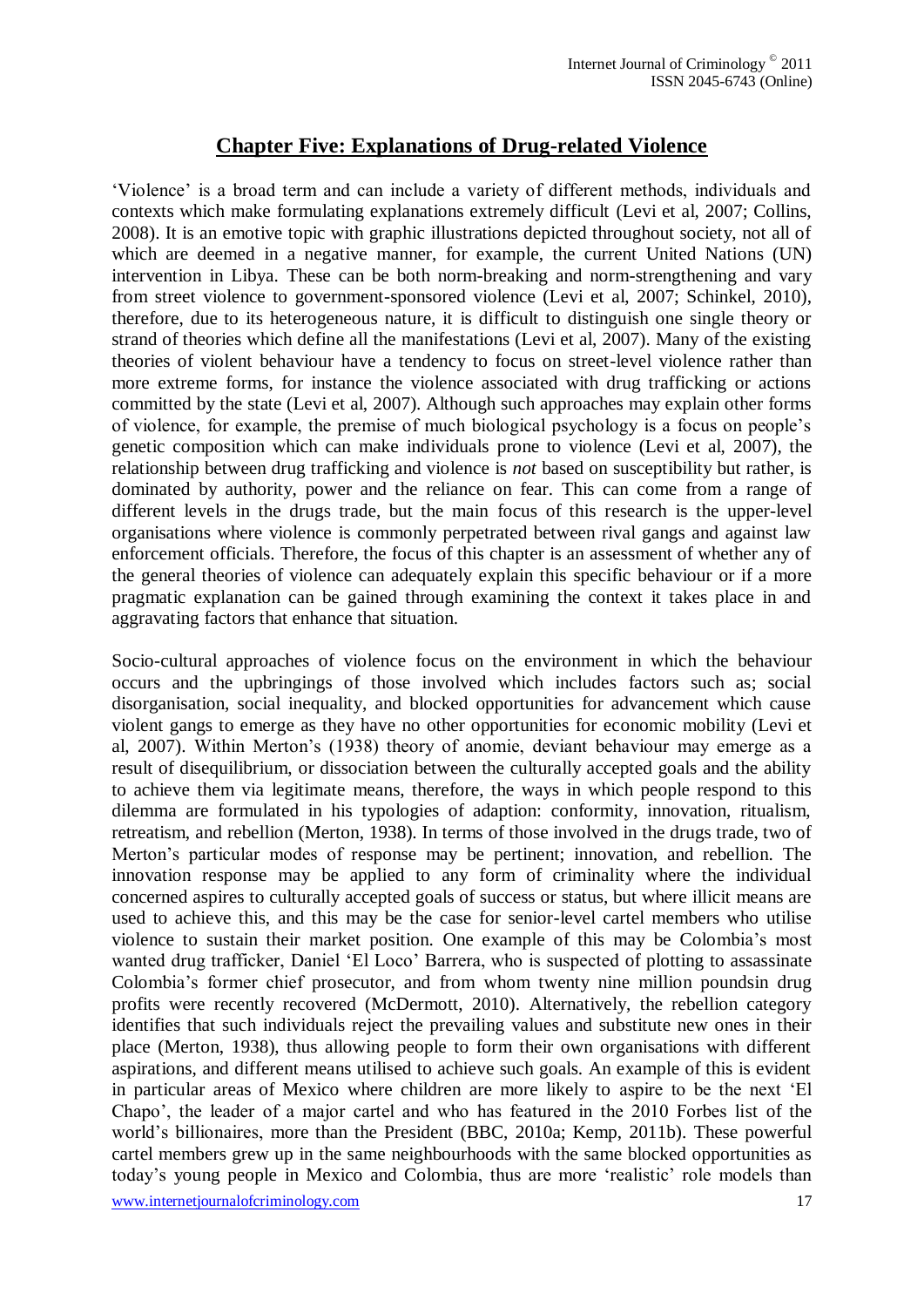those "celebrities" commonly accepted by society. Therefore when this proliferates throughout an organisation and the drug trade is used as an alternative economic source, shared values and rules can be established which include the use of violence for enforcement.

An alternative approach may be to focus primarily on the impact violence can have on others in its own right, instead of as a secondary consequence. Whilst drug dealing is dependent on trust, any organisation operating outside the law has to have the means of exercising its authority onto others and to protect its interests from outsiders or competitors. In this sense, violence can be used to obtain economic benefits as a means of exerting control and as a weapon for intimidation (Levi et al, 2007). This can help sustain people's reputations, especially if known as unpredictable and reckless, for instance, the Kray twins were perceived as "nutters" that encouraged one another to greater levels of violence, which then helped establish their domination over London (Levi et al, 2007; Metropolitan Police, 2011). Furthermore, once a reputation has been established many people will fear these individuals which can be used to their advantage to obtain any desired benefits. A notorious example of this is Pablo Escobar who was a leading drug trafficker in Colombia but was able to emerge in politics for a brief period (Bowden, 2001). As the Medellin cartel, of which he was the leader, became more powerful and wealthy there was a stronger need to establish violence to maintain control, which escalated from instrumental violence towards "traitors" to the bombing of Avianca Flight 203 which killed three presidential candidates (Bowden, 2001). Through the use violence as a means to achieve power Escobar is argued to have "built a brutal criminal organisation that would hold an entire nation hostage" (Bowden, 2001:2). This shows how violence can be used to instil fear in others to protect the drugs trade and the people associated with it as, without such behaviour, organisations would not be able to sustain their reputations or control over others and would be quickly overthrown by law enforcement or competitors. This means that the violence associated with the drugs trade is difficult to eradicate as it is entrenched within the business to ensure the survival of successful drug markets.

Instead of concentrating predominantly on the individuals that commit the violence, consideration of the organisation itself and the context which causes the violence to arise may be more significant. Collins' micro-sociological theory argues that there are no violent individuals, only violent situations (Collins, 2008), and these situations are shaped by an emotional field of tension and fear which need to be overcome (Collins, 2008). This emphasises that the ability of someone to kill another depends on the social pressure and support in the background that encourages such individuals in the situation but will ultimately reward them after the confrontation itself (Collins, 2008). Even though the offender will be aware of the harm they are causing, the act will be depersonalised to some degree; this includes gangland and execution-style shootings in the head to avoid face-to-face confrontation or stabbings from behind (Collins, 2008). Violence of this form is seen regularly in the drugs trade but whether this theory successfully explains the reasons is unclear and may be too simplistic. Furthermore, other types of violence are not accounted for which do include contact, for example, mutilation and decapitation which is increasing visible in Mexico (Hanson, 2008). However, it does explicate the use of violence by the state and the police accurately and is explained in the same way, to argue that a build-up of tension raises the possibility of them using both their authority and informal pressure to gain command (Collins, 2008). An example of this is clear in Afghanistan where US and British forces are involved in conflict to regain authority from the Taliban and anti-government groups who presented a significant threat to their own nation and globally (Perl, 2001; Europol, 2010). This demonstrates that violence can be used as a tool to regain control from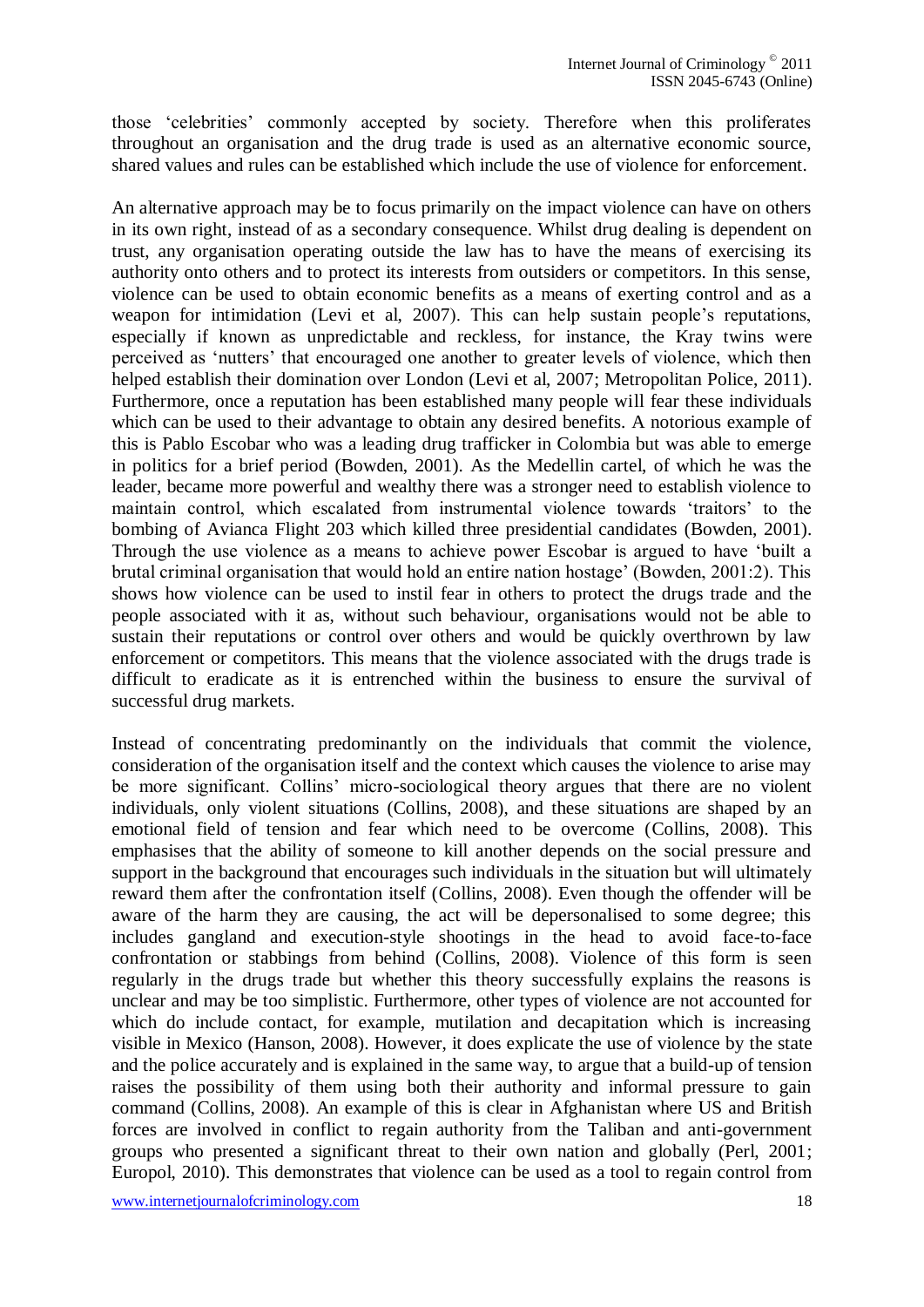others as well as to protect oneself, therefore, this could be expanded to explain why there are high levels of violence in Mexico since the anti-cartel initiative was launched by increasing the militarisation and violence used by the *state* to regain authority.

By identifying drug-related violence which co-exists with government-sponsored violence that is based on the notion of regaining command from another group, it may be necessary to further explore the *methods* of State intervention which have been implemented, and whether they have impacted on the levels of violence in the drugs arena. As each nation is different in terms of its history, the nature of violence, and the responses by government to such behaviour, it is difficult to compare and generalise theories to accommodate all localities; instead, looking at the contextualisation of the violence may provide a more accurate understanding. Mexico, Afghanistan and Colombia are three of the biggest threat countries for drug production and trafficking; each respective government has enforced proactive military strategies but each country also has extremely high levels of violence. There is the possibility, therefore, that such factors could be causally linked in relation to the escalation of violence and as a result, drug traffickers are increasing their own levels of violence in response. One example of this is within Mexico where President Calderon has continually had to justify the 2006 counter-trafficking strategy as violence is now perpetrated by cartels against gang members, officials, journalists and even civilians, in an attempt to inflict fear into others to protect their businesses (US Joint Forces Command (USJFC), 2008; BBC, 2010a). The current levels of violence in the affected areas has become so severe that corruption is also a serious issue as the USJFC (2008:36) state,

"A serious impediment to growth in Latin America remains the power of criminal gangs and drug cartels to corrupt, distort, and damage the region"s potential… the government, its politicians, police, and judicial infrastructure are all under sustained assault and pressure by criminal gangs and drug cartels. How that internal conflict turns out over the next several years will have a major impact on the stability of the Mexican state'

This illustrates that the increases in violence since the 2006 strategy was implemented has created further problems which may prove more difficult to eradicate.

The society where violence takes place may be significant, especially if they are politically unstable, leaving them vulnerable to corruption and influence by others (UN, 2010b). Drug trafficking can affect the stability of a country in two ways: by insurgents and illegal armed groups drawing funds from taxing or even managing drug production and/or trafficking; or where countries do not tackle the situation effectively thus drug traffickers become powerful enough to challenge the State through violent confrontations or high-level corruption (UN, 2010b). Clear illustrations of each of these are Afghanistan in relation to the former reason, and both Mexico and Colombia for the latter factor. Under these circumstances, violence can be used to intimidate others and achieve the desired affects, whether this be threatening police officers to help transport drugs through border controls or executing a rival gang member to sustain domination of the area. Subsequently, violence associated with the drug trade may be used as a weapon against vulnerable governments and thus further escalating the authority of drug cartels.

Inter-group conflict may provide a partial explanation for violence as the rivalry between organisations can lead to increased levels of such behaviour to defend their market stronghold. This is significant within Mexico where, since the 2006 anti-cartel strategy was initiated, there has been more noticeable violence due to the competition for the shrinking market (Cook, 2007; UN, 2010b). Although violence has been present for a substantial period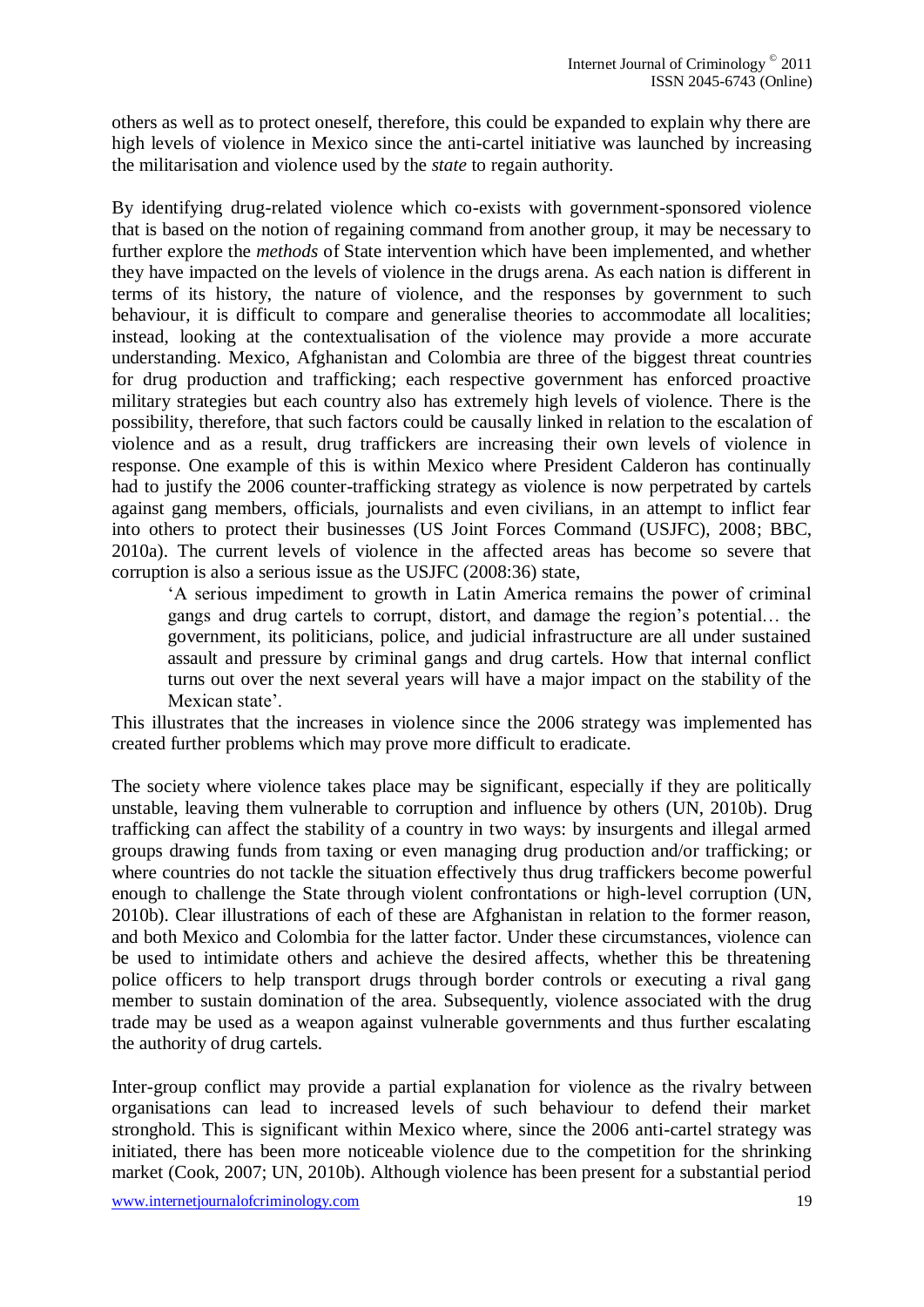of time, the *nature* of such behaviour has become much more public and extreme, for example, the use of torture, beheadings, and incidents where bodies are left laid out in the street with a message warning others of the cartels capabilities (BBC, 2011d). This shows not only how violence is used to eliminate competition but again, how the strategies implemented by both drug cartels and governments can have dramatic consequences for society. Furthermore, to aid the problem of a declining market, many of the cartels are forming alliances, in particular the Gulf and Tijuana cartels in Mexico, to combat the larger, more dominant organisations as well as law enforcement agencies (Cook, 2007), though there also is evidence of these patterns of behaviour in other areas outside Mexico.

Whereas in the past governments would not have become embroiled in inter-group violence between drug traffickers, the implementation of particular strategies to combat these organisations has meant that such violence has spiralled (Grayson, 2007). Although evident in the areas mentioned above, similar counter-trafficking methods have been instigated elsewhere with comparable consequences, one such example being Rio de Janeiro where drug traffickers regularly battle with the police. Traffickers create barriers around favelas as the police are believed to be creating unwanted violence in the form of retaliation by cartels, thus establishing an ongoing battle between the two groups which is likely to escalate (Blair, 2009). This became apparent in August 2010 when police intercepted a drug trafficking gang but in the process, caused a forty minute gun battle with the eventual demise of one woman and four police officers injured (Phillips, 2010). Evidently, if the drug traffickers were left undisturbed, such violence would decrease, providing an explanation as to why the levels of violence are so high in areas which have a significant presence of law enforcement. However, it is unrealistic to ignore the actions of traffickers, despite the potential for decreasing the numbers of fatalities, as such groups will inevitably demand increasing power and may challenge the authority and control of government, therefore, this is an ongoing dilemma that must be considered when reviewing current strategies employed to counter drug-trafficking organisations.

Overall, when seeking an explanation for the violence associated with the drugs trade, perhaps the best approach is found via an examination of *the context* in which such violence takes place and the surrounding factors affecting that particular setting. Although sociocultural theory may help to identify the significance of unity in people"s backgrounds that join drug organisations, it does very little to explain any of the violence already associated with it and the reasons why this behaviour can become so extreme. If consideration is given as to *why* these individuals perform violent acts and how this can benefit them, the underlying causes are identified; authority, control and reputation are essential. Without these elements, upper-level drug traffickers are unable to maintain market and location domination thus violence is used as a weapon both to sustain profits and also establish fear in potential competitors. Collins" (2008) micro-sociological theory briefly identifies this issue but fails to fully formulate a comprehensive explanation for violence in the drugs trade. Consequently, to fully understand the violence inflicted in a particular country, a range of different factors need to be reviewed, particularly the strategies implemented by law enforcement, and the implications of such approaches on society as (Williams, 2009:1) notes, "inflammatory language and hyperbolic rhetoric do nothing to clarify the issues… Moreover, too few commentaries focus on the reasons for this increase in violence or what it really means".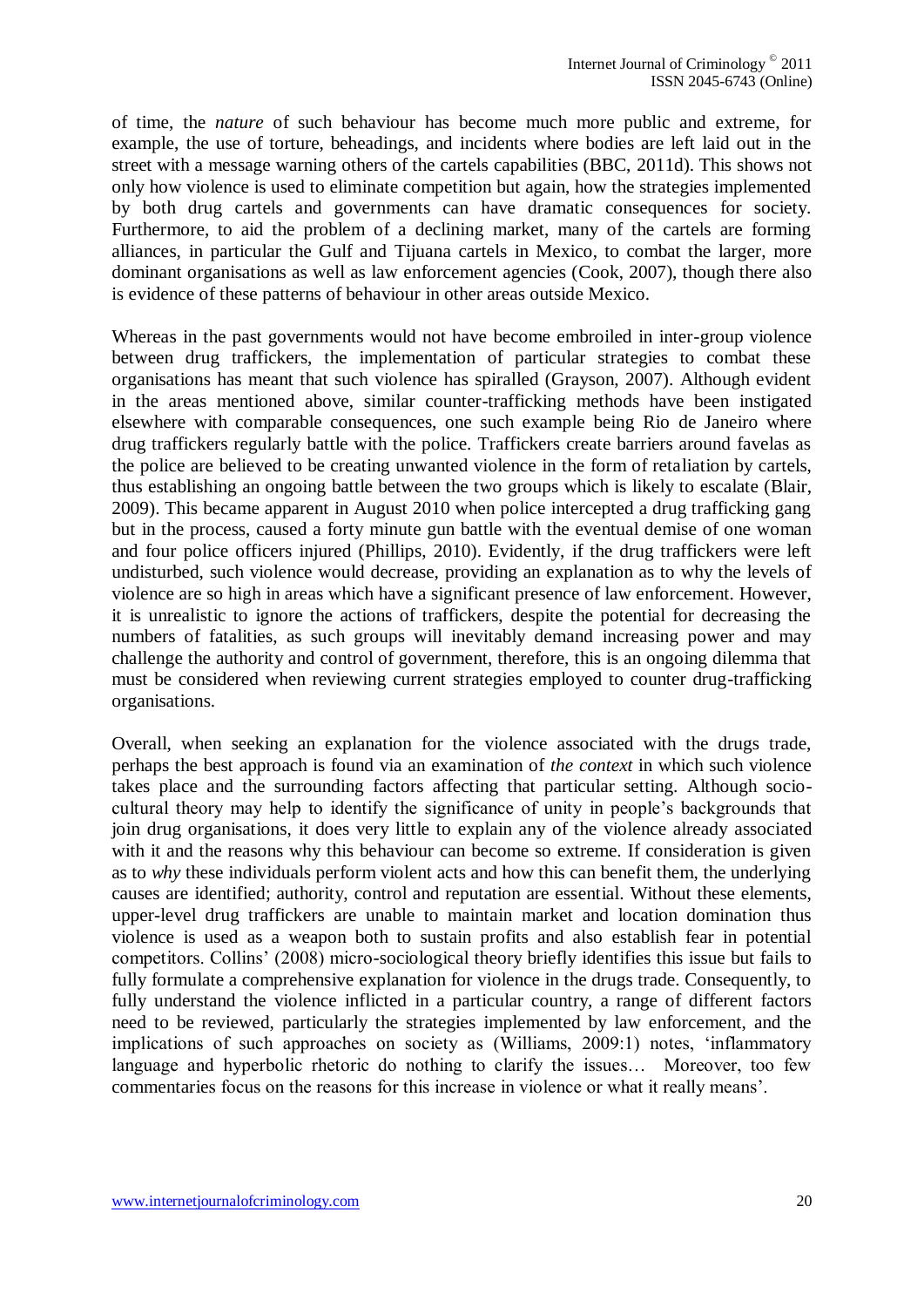## **Chapter Six: Current responses**

Drug trafficking is a worldwide phenomenon which is unable to be tackled singlehandedly (UN, 2009b; Drug Policy Alliance, 2010;Kemp, 2011b). However, its international nature makes it incredibly difficult to enforce globally consistent strategies. Recently there has been a shift in emphasis away from "safety" towards "security" as the risks it presentshave become more significant and recognisable (Hammersley, 2008: 127). This has triggered a number of policy initiatives being implemented as well as the introduction of international agencies at all levels across the globe in an attempt to curb the drugs trade (Dorn and White, 1999; Europol, 2010). Furthermore, nationally each country has applied relevant responses to the main problems they are experiencing. For instance, Colombia is the biggest producer of cocaine so has employed extensive eradication techniques, meanwhile the UK has focused on the availability and abuse of drugs. The effectiveness of these responses, both nationally and internationally, will be analysed in more depth in this chapter to establish whether they are helping or hindering by escalating the violence by these trafficking groups.

Many countries have been experiencing the detrimental effects of drug trafficking and the chaos it causes for a number of years (EMCDDA, 2010). To address this a number of national initiatives have been implemented to try to combat and reduce the drugs trade, particularly in the most problematic areas such as Colombia, with the introduction of "Plan Colombia" (Cooper, 2001). Since it was first implemented in 2000 the focus has slightly shifted, with emphasis currently on a punitive approach with a heavy military presence in an attempt to regain control from trafficking groups and their extreme violence. This has been applied using techniques including: the eradication of crops, the capture and assassination of leading drug traffickers, extraditions, interrogation, raids and even judicial reform (EMCDDA, 2010). This demonstrates the determination of the nations to try to ensure that they tackle the drug traffickers from every angle possible and remove any loopholes. Although they may have had the best intentions, for many of these countries applying these tactics, it was the first time a radical and hard-line approach had been adopted against drugs so its success was optimistic (Mexico Weekly, 2011).

Statistics are constantly documented in the media to illustrate the success of national strategies. However, these need to be taken with caution as the bigger picture should be evaluated as many of the responses, especially in the eminent production areas, may boast reductions but fail to mention the underlying consequences. For example, "Plan Colombia" statistics are increasingly used to portray its success, however,it fails to mention that the acreage devoted to coca cultivation in neighbouring areas, such as Peru and Bolivia, has increased significantly (Carpenter, 2004; EMCDDA, 2010). Therefore, rather than eradicating the problem it has merely displaced it which can create further complications. For instance, in Peru and Bolivia the production of some coca is legal so distinguishing between this and what is used for illicit substances can prove difficult (EMCDDA, 2010:9).

Within the media these operations are often presented as successful the capture and assassinations of a number of leading traffickers responsible for large scale operations (BBC, 2010a). These are believed to be making a significant impact as it helps reduce the key members responsible (BBC, 2010b). However, despite a number of high-profile assassinations across the world, including Pablo Escobar, there has been little effect (Kemp, 2011b). Instead of destroying the entire group or cartel, it has merely 'slashed a few tyres' (The Economist, 2010). This demonstrates that there will always be someone else to take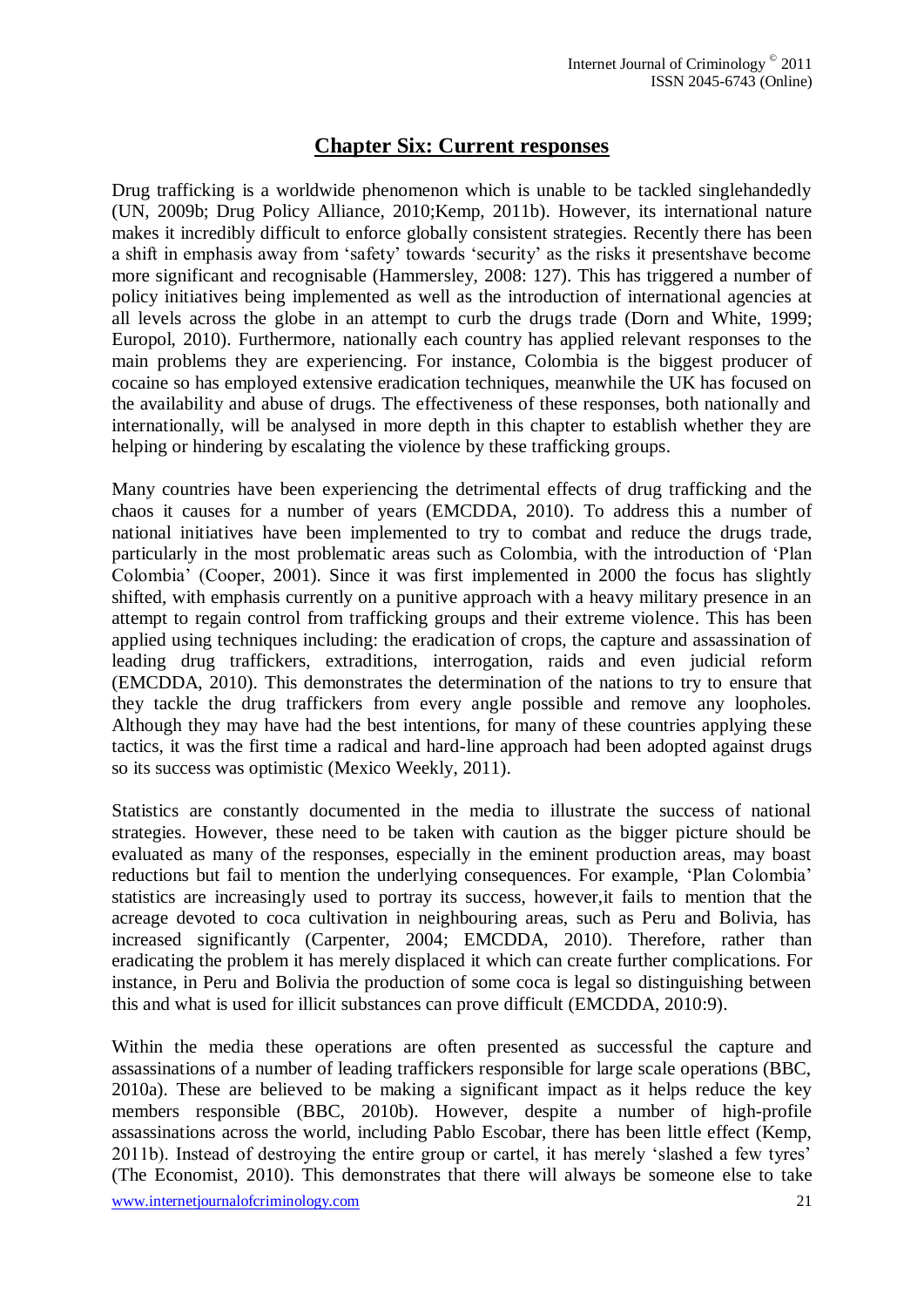command to ensure that their business survives. Therefore attempts to target the cartel members themselves are proving ineffective and are causing more problems by filling the prisons with like-minded people who can form alliances and continue their involvement in the drug markets rather than deterring or reducing supply (Macqueen, 2010).

Paradoxically, this does not mean the gangs remain unscathed, the demise and capture of leading members often upsets the group dynamics and can cause them to fight for powerful and profitable leadership positions (BBC, 2010a; Mexico Weekly, 2011). This is not restricted to within the cartels but has resulted in inter-group conflict between them once a weakness in leadership is established, causing a fight for a shrinking market (Cook, 2007; BBC, 2010a; UN, 2010b;Mexico Weekly, 2011). Therefore, rather than deter trafficking groups, the aggressive enforcement style,when implemented, has caused drug-related violence to rise due to the competition it creates. Although this may be viewed as positive as it demonstrates that it is having an impact(BBC, 2010b; UN, 2010b), the negative consequences for the communities and lengths they are prepared to go to shows that they have no intentions to surrender.

Violence has become so frequent in many areas that it has become an integral part of people"s lives (Kemp, 2011b). No longer is this confined within the gangs but has left everyone vulnerable, including journalists, police officers, prosecutors and even civilians who pose a threat. Some argue that the levels of drug-related violence may have increased due to the traffickers attempting to force the government to back down by terrorising the public and killing civilians (Mexico Weekly, 2011). This is particularly visible in Mexico where the cartels haveresisted the 2006 counter-trafficking initiative and have begun trails of torture, brutal killings, and mutilated corpses against anyone in their way, often leaving the bodies in public to act as propaganda for their defiance (Keeley, 2009). This shows that the cartels are retaliating using the same methods employed by the enforcement agencies but taking the violence to extremes in a bid confront the government. If such an approach was not implemented the trafficking groups would not retort and extreme violence would not be necessary in these circumstances.

Consequently, the public are increasingly losing their support for the strategies and hold the government responsible for increasing the levels of violence (BBC, 2011e). Without support from the communities, strategies are unable to work effectively as cooperation and community enforcement are essential to combat such a large and lucrative trade. Therefore for Mexico, and many similar nations, an aggressive method by enforcement agencies only generates an "us vs. them" mentality instead of a community response which is essential.

One of the biggest hindrances to the effectiveness of these strategies is corruption which can completely undermine all previous successes that have been made (Macqueen, 2010; Kemp, 2011b). For instance within Afghanistan President Karzai released five drug traffickers who were sentenced to maximum terms on an election promise. Although the exact reasons are unknown for their release it is clear that there was substantial evidence against them so there would be few excuses for their acquittal (Macqueen, 2010). This shows that the full potential of a strategy is unable to be attained when the organisers and enforcers are not fully committed. Despite efforts by national strategies to overhaul the criminal justice system, especially police forces, there still remains high levels of corruption (BBC, 2010a). This may be worsened by the increased levels of violence which creates more dangerous situations for law enforcement officials who may be bribed or threatened into corruption to not only protect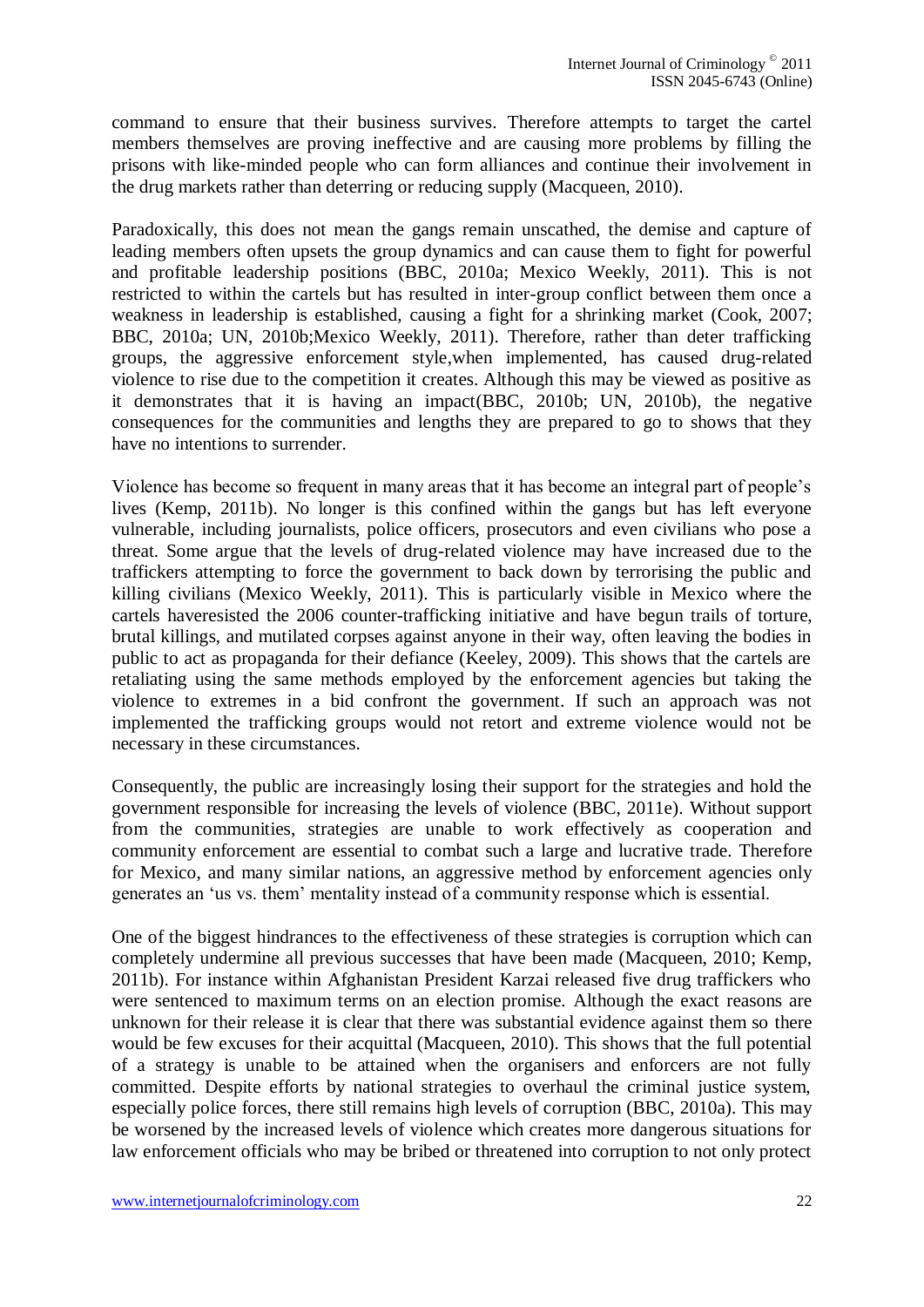themselves but their families. Therefore due to the money, power, and threat the drug traffickers pose, corruption can never be eliminated only reduced (Bean, 2008).

The US government officially called for a "War on Drugs" over forty years ago and consequently the nation plays a leading role in the push of aggressive counter-drug tactics across the globe (Arnold, 2005; Drug Policy Alliance, 2010). Particular emphasis has always been placed on Central and South America as they provide the crucial production and transit routes for cocaine to the US and has been pushed by Barack Obama recently (Hough, 2010). However, this does not prevent further financial assistance and support for other nations in need. Despite the fundamental benefits of assistance from the US through financial help and military support, it has not escaped criticism. Each new initiative launched in Washington"s international campaign may begin by touting examples of successes but ultimately reality intrudes and it becomes clear that it has not stemmed drug supply or the traffickers involved (Carpenter, 2004). To combat this, the existing strategy is quietly buried and a new one launched in its place.For example in March 2010 the US and Mexico refocused the counternarcotics strategy, the Merida Initiative, away from military assistance towards strengthening civilian law enforcement and rebuilding the communities crippled by crime and poverty (Hanson, 2008; New York Times. 2010). Although this shows that the US are eager to help implement more effective responses, the abandonment of old tactics may be perceived by the drug traffickers as weakness and a sign that their aggressive resistance is successful.

Over the past ten years the world"s leading economic powers have joined together under the understanding that drug trafficking is an international problem that will require a united response if progress is to be made and have driven important changes in international policy and the way responses are developed (Fazey, 2007). This now combines a mixture of intelligence-led techniques as well as proactively helping other nations to implement policy on the ground and target particular problem areas (ibid). For example, the UK is currently offering assistance to Colombia to tackle the cocaine trade and drug barons causing chaos within the country (BBC, 2010e). Furthermore, this has enabled legislative reform and progress to be made which would otherwise have been controversial had they not been shrouded in the drugs war mantle (Green, 1998:130-131). The core driving force which has initiated this and continually pushes policy is the G8 (Fazey, 2007). This demonstrates the continuing determination from many of the leading developed countries to tackle these drug traffickers and assist many of the under-developing countries where production and transit are prominent to share the responsibility (UN, 2009b).

Various international agencies have been established with the sole purpose of concentrating on the most effective techniques to tackle the drug trade. Examples of this include: United Nations Office on Drugs and Crime (UNODC), The World Customs Organisation (WCO), Interpol the International Police Organisation, Europol the European Police Organisation, and the International Narcotics Control Board (INCB) (Fazey, 2007; Interpol, 2009;Europol, 2010; UN, 2010b). Although each has a slightly different objective, they all combine proactive methods to tackle drug trafficking from every source. For instance, Interpol is the world"s largest police organisation with 188 member countries.Its primary role is the identification of new drug trafficking trends and criminal organisations operating internationally but it also provides support to national and international police bodies (Interpol, 2009; Interpol, 2010). This is not confined to tackling the supply aspects of drugs markets but is representative for the entire trade, with specialised agencies, such as SOCA, concentrating on patterns developing in the UK and distributing the information globally. Therefore much of their work is invaluable and has helped create a more balanced approach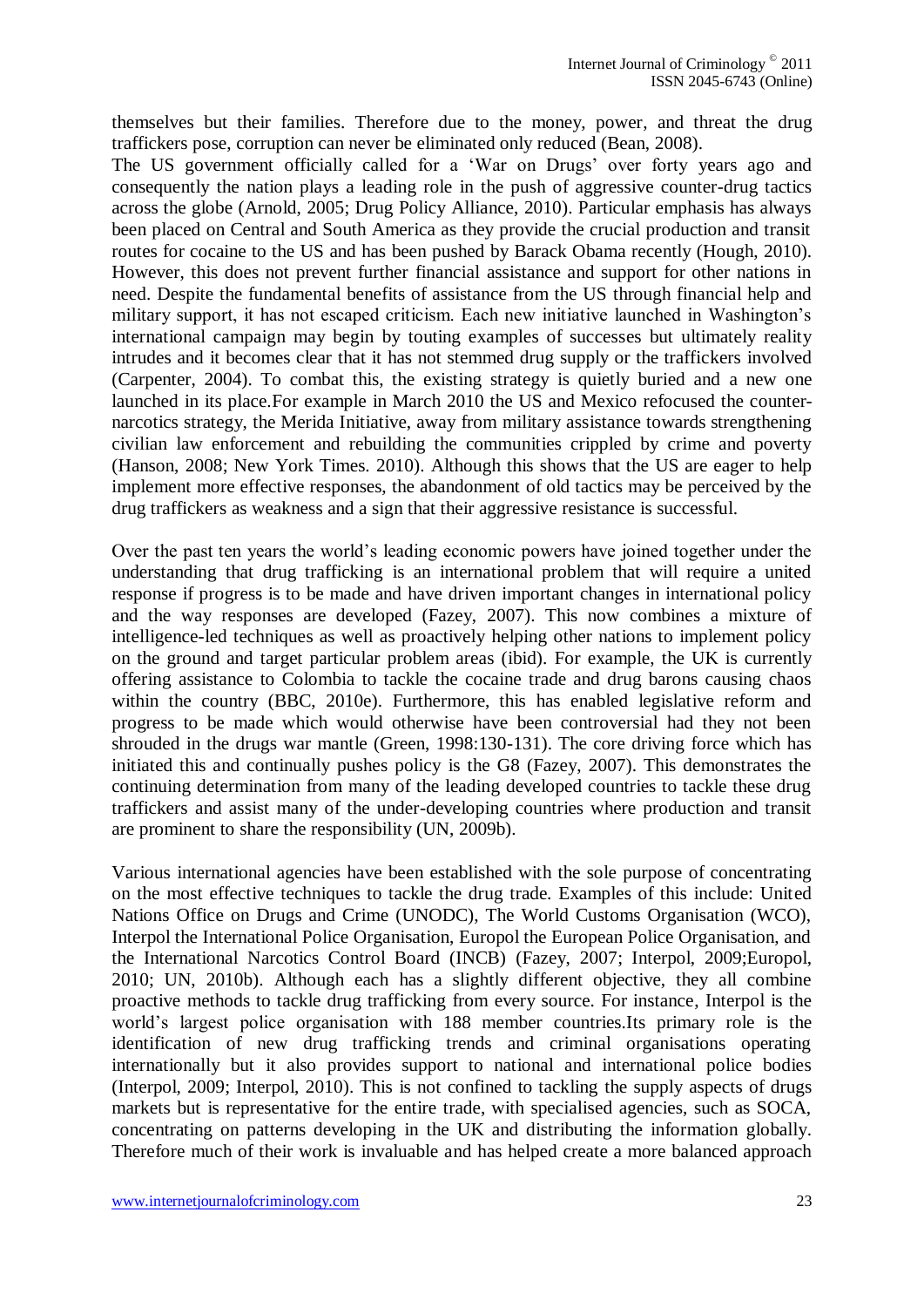which focuses on development, security, justice and health to reduce both the supply and demand (UN, 2010b).

These international agencies have had a positive effect on responding to drug trafficking as it has matured and become more receptive to the needs of those most seriously affected by drawing on expertise from the international community (UN, 2010b). The efficiency of these agencies may not be evident when considering the scale of the drugs trade, but they have helped gather intelligence which is vital to be able to develop techniques, track current trends and national strategies, and make sure the most effective response is used. This has not necessarily had a direct impact on targeting the violence caused by upper-level drug traffickers but assistance is given to the nations in need to help respond and offer intelligence which can identify where strategies have gone wrong.

Today the responses against upper-level drug traffickers have adopted a variety of methods ranging from aggressive front-line tactics to intelligence-led observations. Evidently, the national strategies which have initiated violence to stop the upper-level drug traffickers have only begun a violent war with no sign of surrender which is hindering progress due to the consequential fear and corruption. Whether the international agencies and their approach will work more effectively is too early to tell but shows more promising signs by developing the intelligence and trends to have a complete understanding of the problem on a larger scale rather than displacing them elsewhere. However, as enforcement continues to try and crackdown on the upper-level drug traffickers, repercussions of extreme violence being used for protection may only worsen in an attempt to protect their criminal activities.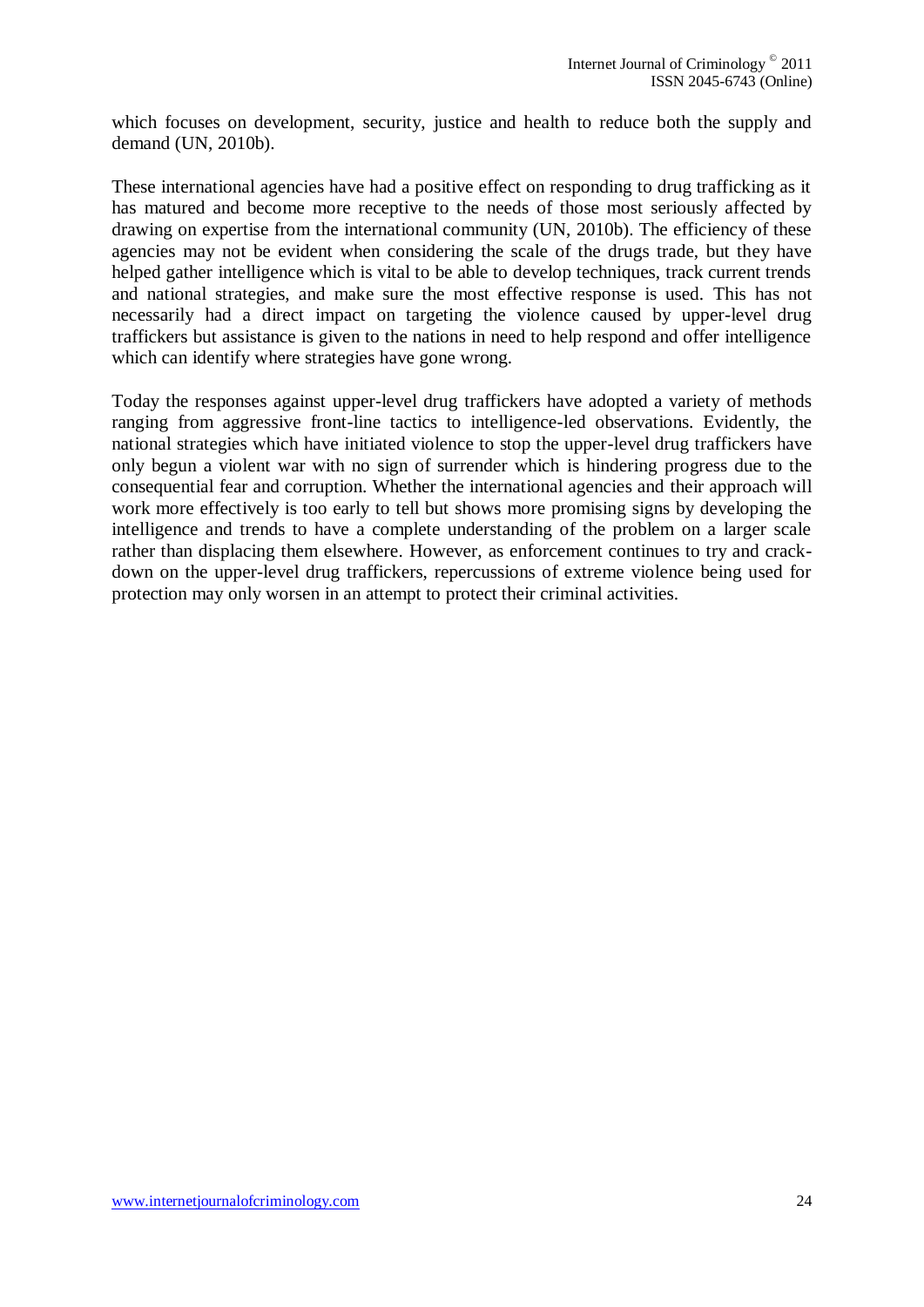## **Chapter Seven: Conclusion**

It is not an understatement to argue that the illicit drug trade is the largest form of organised crime in the world (Mares, 2006; Roman et al, 2007; Bean, 2008; Hammersley, 2008;UN, 2010b). The substantial profits generated are often contributed towards other licit and illegal activities, which further infuses the drug trade in society and makes it difficult to disentangle and eradicate. This has a detrimental impact in some manner on everyone, from the families of the British soldiers fighting the war in Afghanistan, to the nations whose countries are on the verge of civil war resulting from the extreme violence initiated by the upper-level drug traffickers. Therefore, this presents a significant global threat in requiring international cooperation. The modernisation of society runs parallel with the drugs trade with the increasing availability, urbanisation, transport links, and technology which have enabled the global harms to become much more visible. Consequently, a number of national and international initiatives have been launched to tackle both the supply and demand aspects of drug trafficking (Dorn et al, 1992; Mares, 2006). However, this has not necessary produced beneficial results and the consequences may be hindering progress due to the enhanced levels of violence.

Violence is clearly embedded within the drug trade and has always existed as evidence of their gang law (BBC, 2010a; Kemp, 2011b). This is evident in a variety of different forms, with the most extreme originating from the upper-level traffickers, such as Pablo Escobar and the links to Al Qaeda. Although it is inherent, over recent years the nature has changed and become much more overt andintense. This is particularly noticeable in Mexico where upperlevel drug trafficking groups increasingly have to use extreme violence as propaganda of their determination to remain dominant not only to rivals but law enforcement. Evidently, instead of seeking to evade the government, many of these upper-level traffickers choose to confront and usurp it (UN, 2010b). The resulting fear this causes in societies creates further problems related to corruption and public safety.

Upper-level drug traffickers increasingly use violence as a weapon to exert their control and sustain their reputations by intimidating others. Although many argue that the violence used is innate or psychological in some way, it is difficult to generalise and so it is better to consider the individual differences. This appliesindividual characteristics as well as the environments in which violence occurs. Rather than intentionally wanting to harm people, it may bea response to the environment and needs to be explored in terms of the context it takes place in to fully understand the explanations for their behaviour. For example, within Afghanistan the insurgents use violence as a means of protection from the soldiers fighting to dismantle them as well as for terrorism to present their messages to the West. This shows that violence is not homogeneous, even at the upper-level of the drug market, and can be used for inter-group conflict, intimidation and against law enforcement officials.

www.internetjournalofcriminology.com 25 The initiatives implemented by law enforcement agencies are incredibly important to ensuring that current problems are not inflamed. Tactics which may appear to show strategies are successful, such as the capture of leading traffickers and reductions in production rates can have secondary consequences which may be more harmful than the original intentions. For instance, capturing upper-level drug traffickers is constructive for disrupting the activities of the group, but drug trafficking involves a network of people which cannot be eradicated or deterred simply by eliminating one individual. Instead the dynamics are likely to change and can cause amplified violence as members of a group or rival groups fight for dominance of a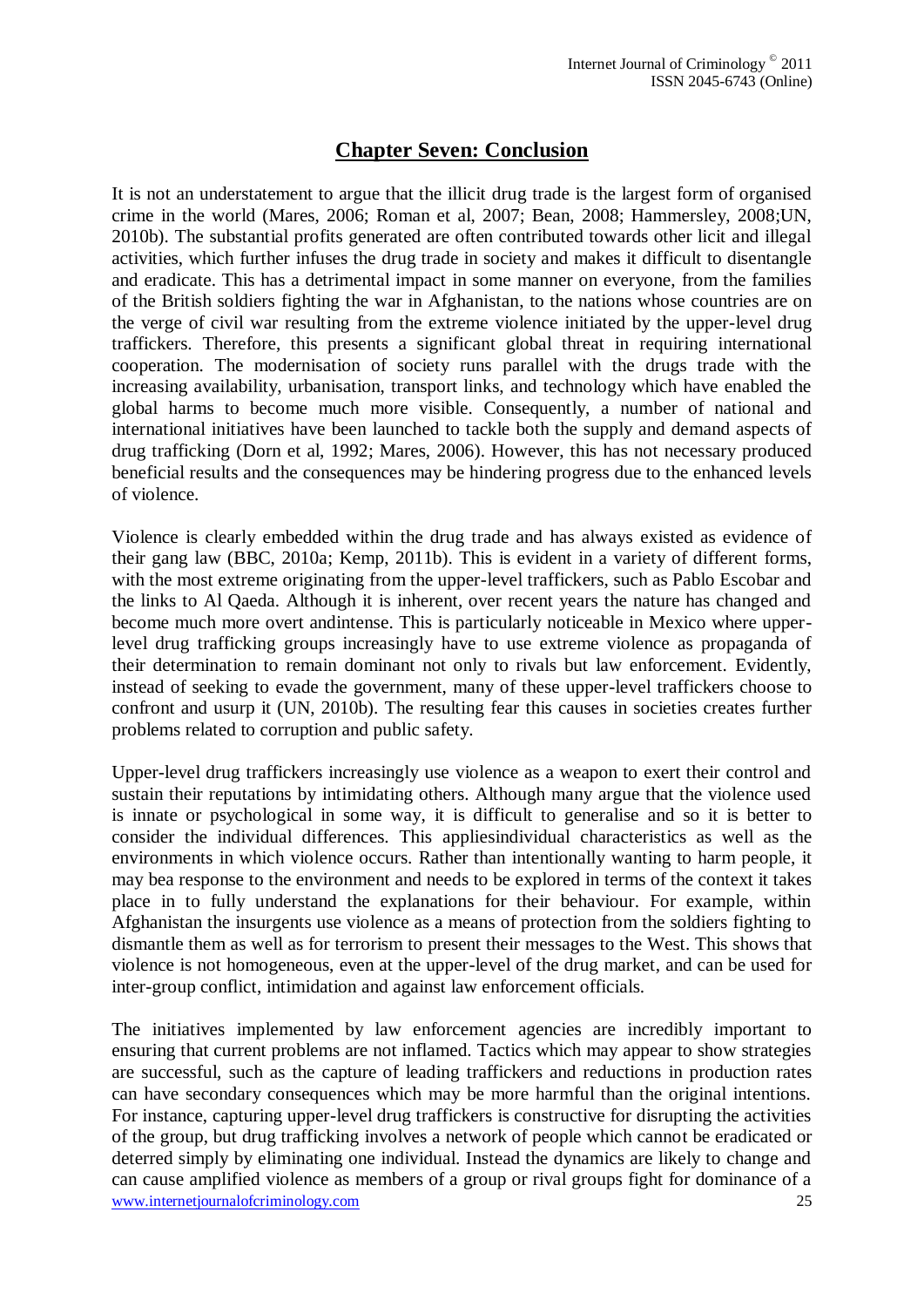shrinking market (Cook, 2007; BBC, 2010b; UN, 2010b;Mexico Weekly, 2011). Evidently, the aggressive enforcement responses have triggered more drug-related violence, especially in regards to upper-level drug traffickers as the nature has changed and become more overt and extreme than before. Whether this is directly causal to the tactics employed or the existing volatile nature which has made the nations more susceptible is unknown. Clearly what is needed is a new approach that will not take such a fire-brigade response and will be more proactive.

Nevertheless, international agencies have recognised the need for a consistent strategy across the borders to be able to combat such a large scale trade rather than rely on the primary nations alone. Assistance is constantly given to these countries facing problems and even those where new trends are emerging to prevent issues escalating any further. Although this is a step in the right direction, the drug trade is still alive and kicking and the successes made have not yet been detrimental enough to cause concern to the traffickers (Kemp, 2011b).

The drug trade is such a large economic activity to bring under control regardless of the initiatives implemented and the international cooperation that it seems almost impossible to eliminate (Carpenter, 2004; Arnold, 2005; Bhattachayya, 2005;Bean, 2008;Macqueen. 2010). As the trade grows and law enforcement attempts to continue its "War on Drugs", the interconnectedviolence can only be assumed to escalate to ensure its survival using their most powerful and and deadly veapon.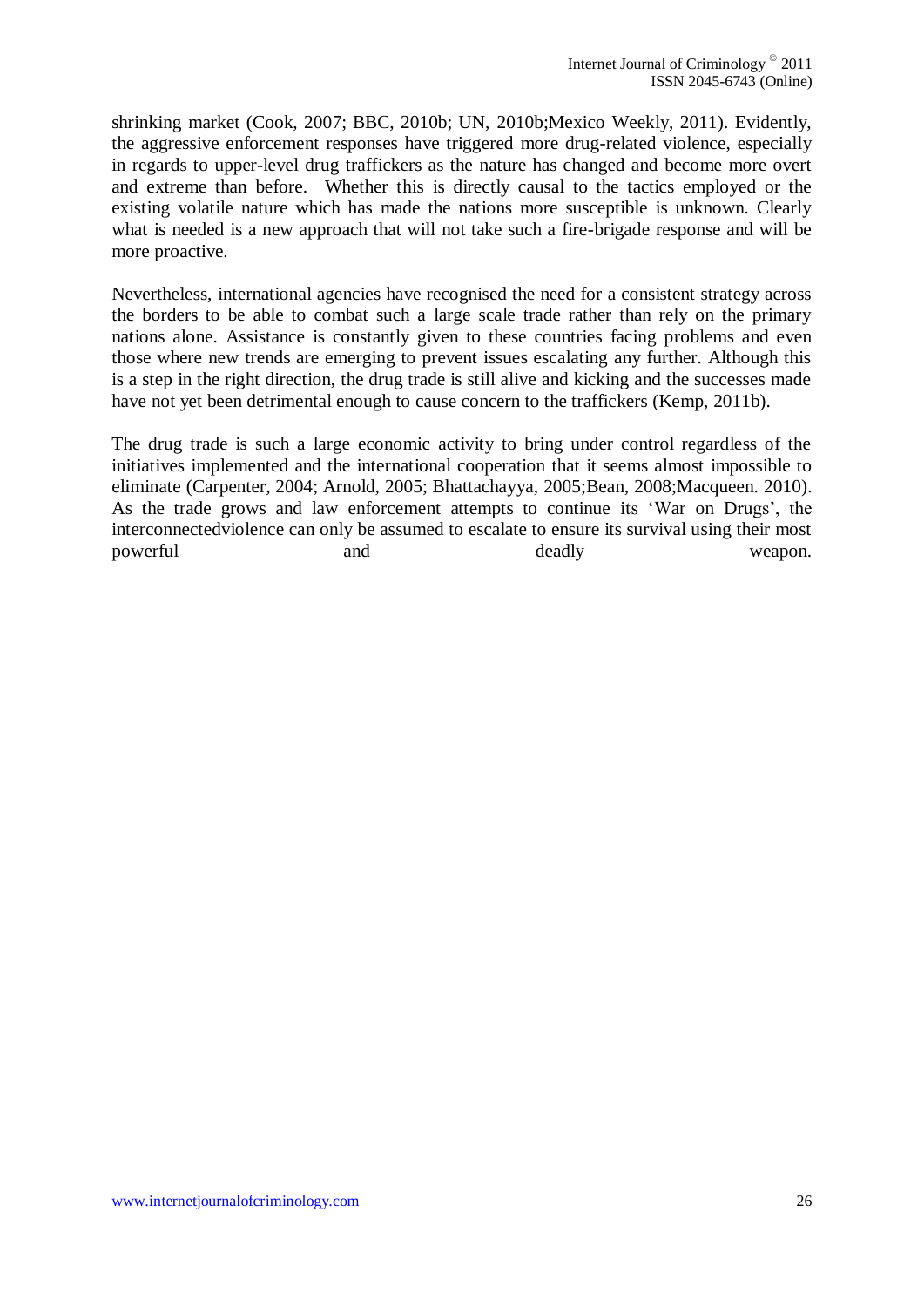#### **References**

Alvarez, A. and Bachman, R. (2008) *Violence: The Enduring Problem*, California: Sage

Arnold, G. (2005) *The International Drugs Trade*, London: Routledge

Bachman, R. and Schutt, R.K. (2011) *The Practice of Research in Criminology and Criminal*  Justice, 4<sup>th</sup> Edition, California: Sage

BBC (2001) 'Tracking drugs into the UK' (Internet) Available at: [http://news.bbc.co.uk/1/hi/uk/1604608.stm,](http://news.bbc.co.uk/1/hi/uk/1604608.stm) Accessed: 08/08/2010

BBC (2003) "Afghanistan retakes heroin crown" (Internet) Available at: [http://news.bbc.co.uk/1/hi/2814861.stm,](http://news.bbc.co.uk/1/hi/2814861.stm) Accessed: 08/08/2010

BBC (2010a) 'O&A: Mexico's drug-related violence' (Internet) Available at: [http://www.bbc.co.uk/news/world-latin-america-10681249,](http://www.bbc.co.uk/news/world-latin-america-10681249) Accessed: 08/08/2010

BBC (2010b) 'No alternative to Mexico's drug war – says Calderon' (Internet) Available at: [http://news.bbc.co.uk/1/hi/programmes/hardtalk/9130155.stm,](http://news.bbc.co.uk/1/hi/programmes/hardtalk/9130155.stm) Accessed: 10/11/2010

BBC (2010c) 'Bodies hung from bridge in Cuernavca, Mexico' (Internet) Available at: [http://www.bbc.co.uk/news/world-latin-america-11054730,](http://www.bbc.co.uk/news/world-latin-america-11054730) Accessed: 10/11/2010

BBC (2010d) 'No police in Mexico town after last officer kidnapped' (Internet) Available at: [http://www.bbc.co.uk/news/world-latin-america-12085405,](http://www.bbc.co.uk/news/world-latin-america-12085405) Accessed: 28/12/2010

BBC (2010e) 'UK helps Colombian commandos fight cocaine trade' (Internet) Available at: [http://www.bbc.co.uk/news/uk-11998802,](http://www.bbc.co.uk/news/uk-11998802) Accessed: 28/12/2010

BBC (2011a) 'Dramatic drop in amount of heroin in UK' (Internet) Available at: [http://www.bbc.co.uk/news/uk-12319698,](http://www.bbc.co.uk/news/uk-12319698) Accessed on: 02/02/2011

BBC (2011b) '100ft drug submarine seized in Colombia' (Internet) Available at: [http://www.bbc.co.uk/news/world-latin-america-12461352,](http://www.bbc.co.uk/news/world-latin-america-12461352) Accessed: 16/02/2011

BBC (2011c) "Mexico violence: Headless bodies found in Acapulco" (Internet) Available at: [http://www.bbc.co.uk/news/world-latin-america-13165207,](http://www.bbc.co.uk/news/world-latin-america-13165207) Accessed: 02/02/2011

BBC (2011d) "Decapitated bodies displayed in Nuevo Laredo, Mexico" (Internet) Available at: [http://www.bbc.co.uk/news/world-latin-america-12589594,](http://www.bbc.co.uk/news/world-latin-america-12589594) Accessed: 27/02/2011

BBC (2011e) 'Bodies found as Mexicans march against drug violence' (Internet) Available at: [http://www.bbc.co.uk/news/world-latin-america-12992664,](http://www.bbc.co.uk/news/world-latin-america-12992664) Accessed: 07/04/2011

Bean, P. (2008) *Drugs & Crime*, 3<sup>rd</sup> Edition, Cullompton: Willan.

Bhattacharyya, G. (2005) *Traffick: The Illicit Movement of People and Things*, London: Pluto Press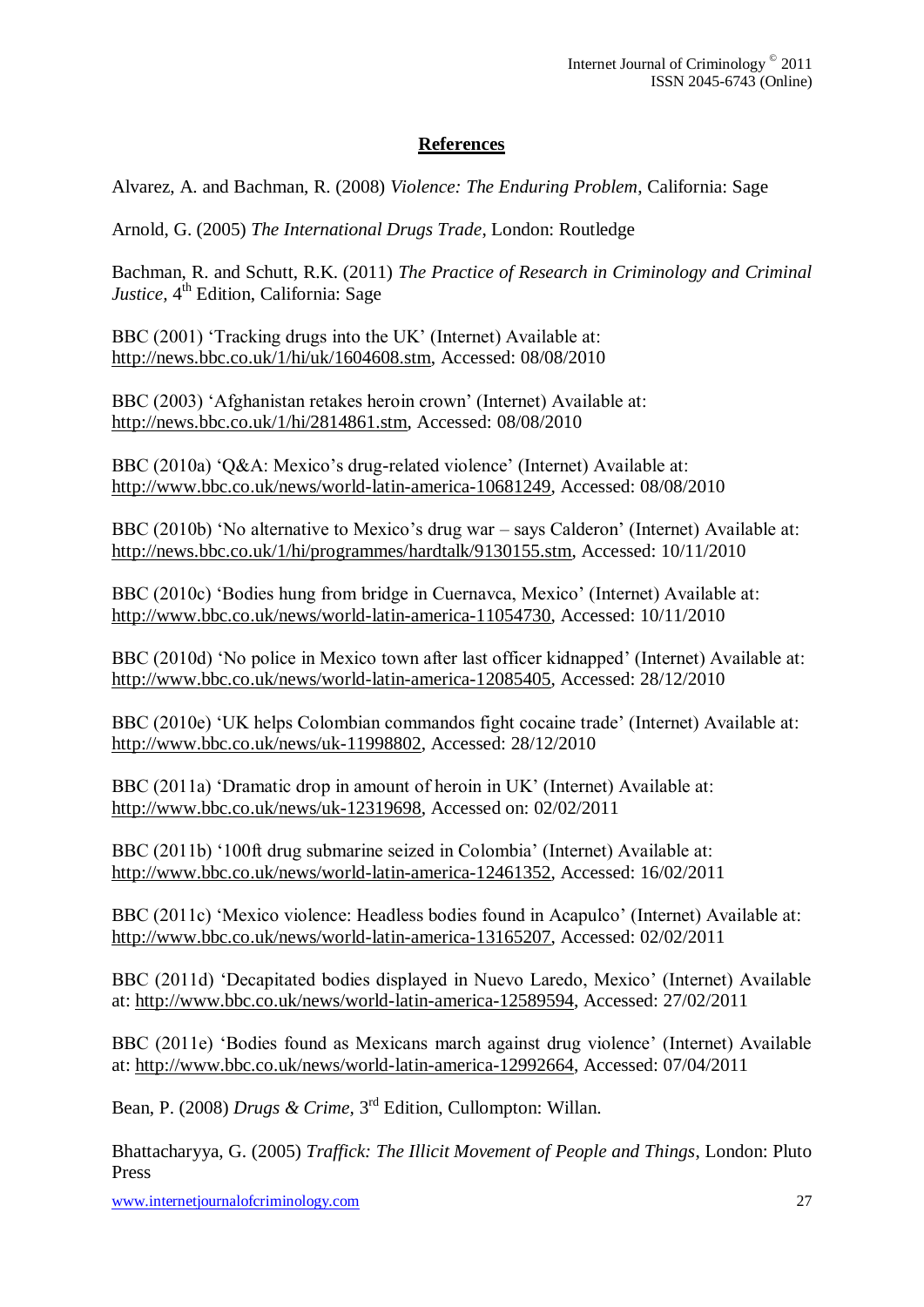Blair, J. (2009) *Dancing with the Devil*, (VHS), London: Channel 4, 10<sup>th</sup> November 2009

Bowden, M. (2001) *Killing Pablo: The Hunt for the Richest, Most Powerful Criminal in History,* USA: Atlantic Monthly Press

Bryman, A. (2008) *Social Research Methods*, 3<sup>rd</sup> Edition, New York: Oxford University Press

Carpenter, T.G. (2004) "Yet Another Drug War Failure" (Internet), Available at: [http://www.cato.org/pub\\_display.php?pub\\_id=2783,](http://www.cato.org/pub_display.php?pub_id=2783) Accessed: 11/09/2010

Central Intelligence Agency (2010) "The World Factbook" (Internet) Available at: [http://www.bbc.co.uk/news/world-latin-america-11054730,](http://www.bbc.co.uk/news/world-latin-america-11054730) Accessed: 12/09/2010

Central Intelligence Agency (2011) "The World Factbook" (Internet) Available at: [https://www.cia.gov/library/publications/the-world-factbook/geos/af.html,](https://www.cia.gov/library/publications/the-world-factbook/geos/af.html) Accessed: 02/02/2011

Champion, D.J. (2006) *Research Methods for Criminal Justice and Criminology*, 3<sup>rd</sup> Edition, New Jersey: Pearson Education Inc

Clutterbuck, R. (1995) *Drugs, Crime & Corruption,* Bassingstoke: Macmillan Collins, R. (2008) *Violence,* Princeton: Princeton University Press

Cook, C.W. (2007) *Mexico's Drug Cartel's*, CRS Report RL34215, Washington: Library of Congress

Cooper, M. (2001) "Plan Colombia" (Internet), Available at: [http://www.thenation.com/doc/20010319/cooper,](http://www.thenation.com/doc/20010319/cooper) Accessed: 11/09/2010

De Grazia, J. (1991) *DEA. The War Against Drugs,* London: BBC Books

Denscombe, M. (2007) *The Good Research Guide for Small-scale Research Projects.* 3<sup>rd</sup> Edition, Maidenhead: Open University Press

Dorn, N., Murji, K. and South, N. (1992) *Traffickers: Drugs Markets and Law Enforcement*, London: Routledge

Dorn, N. and White, S. (1999) "Drug trafficking, nuisance and use: opportunities for a regularly space" in N. Dorn (ed.) *Regulating European Drug Problems: Administrative Measures and Civil Law in the Control of Drug Trafficking, Nuisance and Use*, London: Kluwer Law International: pp: 263-290

Drug Policy Alliance (2010) 'Drug Trafficking' (Internet) Available at: [http://www.drugpolicy.org/global/drugtraffick/,](http://www.drugpolicy.org/global/drugtraffick/) Accessed: 08/08/2010

European Monitoring Centre for Drugs and Drug Addiction (2010) *Cocaine, A European Union perspective in the global context*, The Netherlands: Europol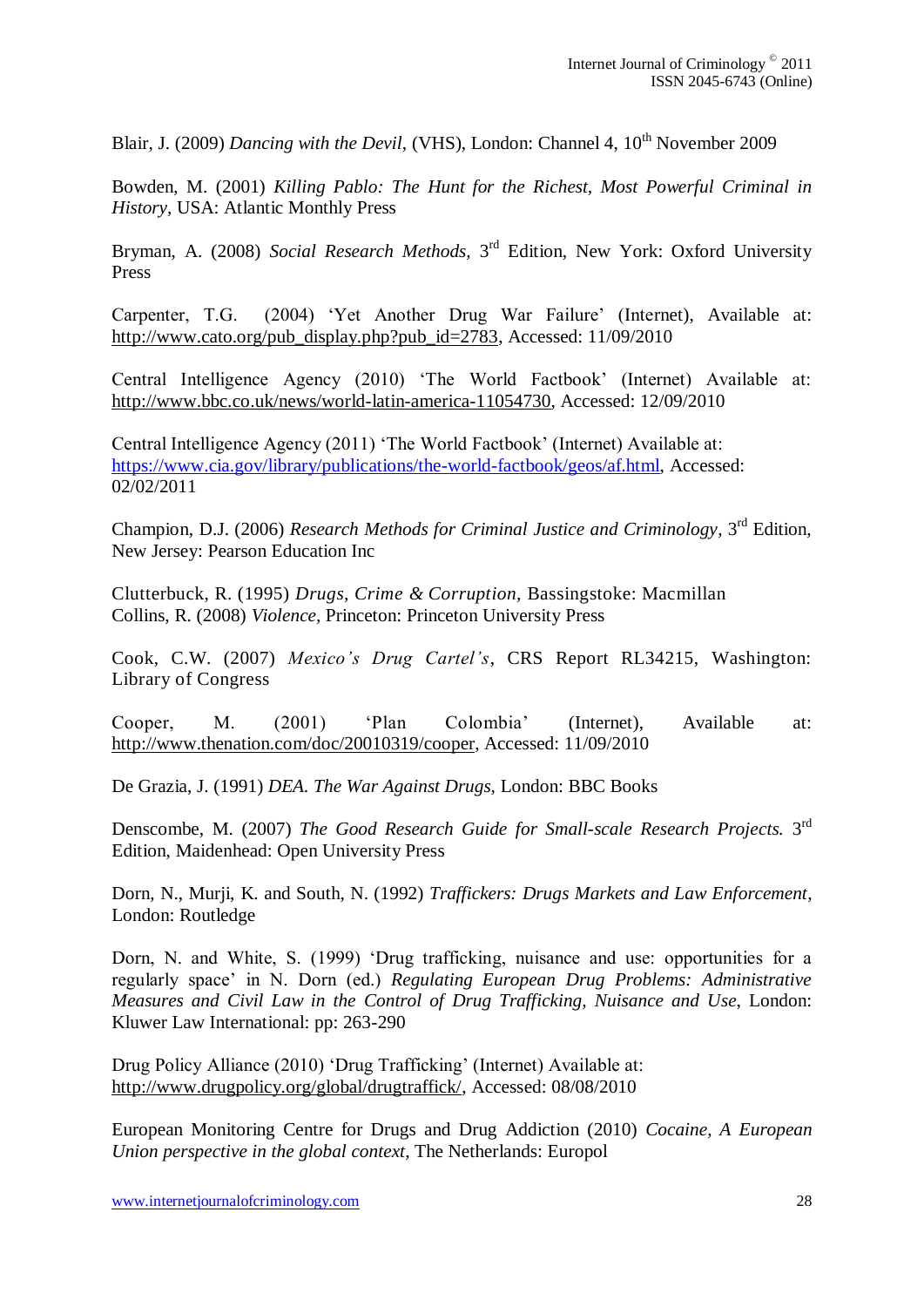Europol (2010) *Europol Review: General Report on Europol Activities,* The Netherlands: Europol

Fazey, C. (2007) "International Policy on Illicit Drug Trafficking: The Formal and Informal Mechanisms", *The Journal of Drug Issues*: pp.755-780

Gah, L. (2009) 'Into Taliban country: America's "surge" in Afghanistan begins – and allied tactics change" (Internet) Available at: [http://www.economist.com/node/13998770?story\\_id=13998770,](http://www.economist.com/node/13998770?story_id=13998770) Accessed: 02/02/2011

Gomm, R. (2008) Social Research Methodology: A Critical Introduction, 2<sup>nd</sup> Edition, Basingstoke: Palgrave MacMillan

Grayson, G.W. (2007) 'Mexico and the Drug Cartels' (Internet) [http://www.fpri.org/enotes/200708.grayson.mexicodrugcartels.html,](http://www.fpri.org/enotes/200708.grayson.mexicodrugcartels.html) Accessed: 05/04/11

Green, P. (1998) *Drugs, Trafficking and Criminal Policy: The Scapegoat Strategy*, Winchester: Waterside Press

Hammersley, R. (2008) *Drugs and Crime*, Cambridge: Polity Press

Hanson (2008) "Mexico"s Drug War" (Internet) Available at: [http://www.cfr.org/mexico/mexicos-drug-war/p13689,](http://www.cfr.org/mexico/mexicos-drug-war/p13689) Accessed: 08/08/2010

Hough, A. (2010) "World"s biggest drugs "super cartel" smashed by US authorities in Colombia" (Internet) Available at:

[http://www.telegraph.co.uk/news/worldnews/southamerica/colombia/7838143/Worlds](http://www.telegraph.co.uk/news/worldnews/southamerica/colombia/7838143/Worlds-biggest-drugs-super-cartel-smashed-by-US-authorities-in-Colombia.html)[biggest-drugs-super-cartel-smashed-by-US-authorities-in-Colombia.html,](http://www.telegraph.co.uk/news/worldnews/southamerica/colombia/7838143/Worlds-biggest-drugs-super-cartel-smashed-by-US-authorities-in-Colombia.html) Accessed: 02/02/2011

International Network Archive (2011) "Illicit Drug Trade Sources" (Internet) Available at: [https://www.princeton.edu/~ina/drugs/sources.html,](https://www.princeton.edu/~ina/drugs/sources.html) Accessed: 31/01/2011

Interpol (2009) *Fact Sheet: Drug Trafficking*, DCO-01, France: Interpol

Interpol (2010) "Drugs" (Internet) Available at: [http://www.interpol.int/Public/Drugs/Default.asp,](http://www.interpol.int/Public/Drugs/Default.asp) Accessed: 20/01/2011

Keeley, G. (2009) "Mexican "Stew Maker" dissolved 300 drug war victims in acid" (Internet) Available at:

[http://www.timesonline.co.uk/tol/news/world/us\\_and\\_americas/article5586822.ece,](http://www.timesonline.co.uk/tol/news/world/us_and_americas/article5586822.ece) Accessed: 20/01/2011

Kemp, R. (2011a) *Extreme World: Chicago* (VHS), London: Sky1, 21<sup>st</sup> February 2011

Kemp, R. (2011b) *Extreme World: Mexico* (VHS), London: Sky1, 7<sup>th</sup> March 2011

Levi, M., Maguire, M. and Brookman, F. (2007) "Violent Crime" in M. Maguire, R. Morgan and R. Reiner (eds.) *The Oxford Handbook of Criminology*, 4<sup>th</sup> Edition, Oxford: Oxford University Press: pp. 687-732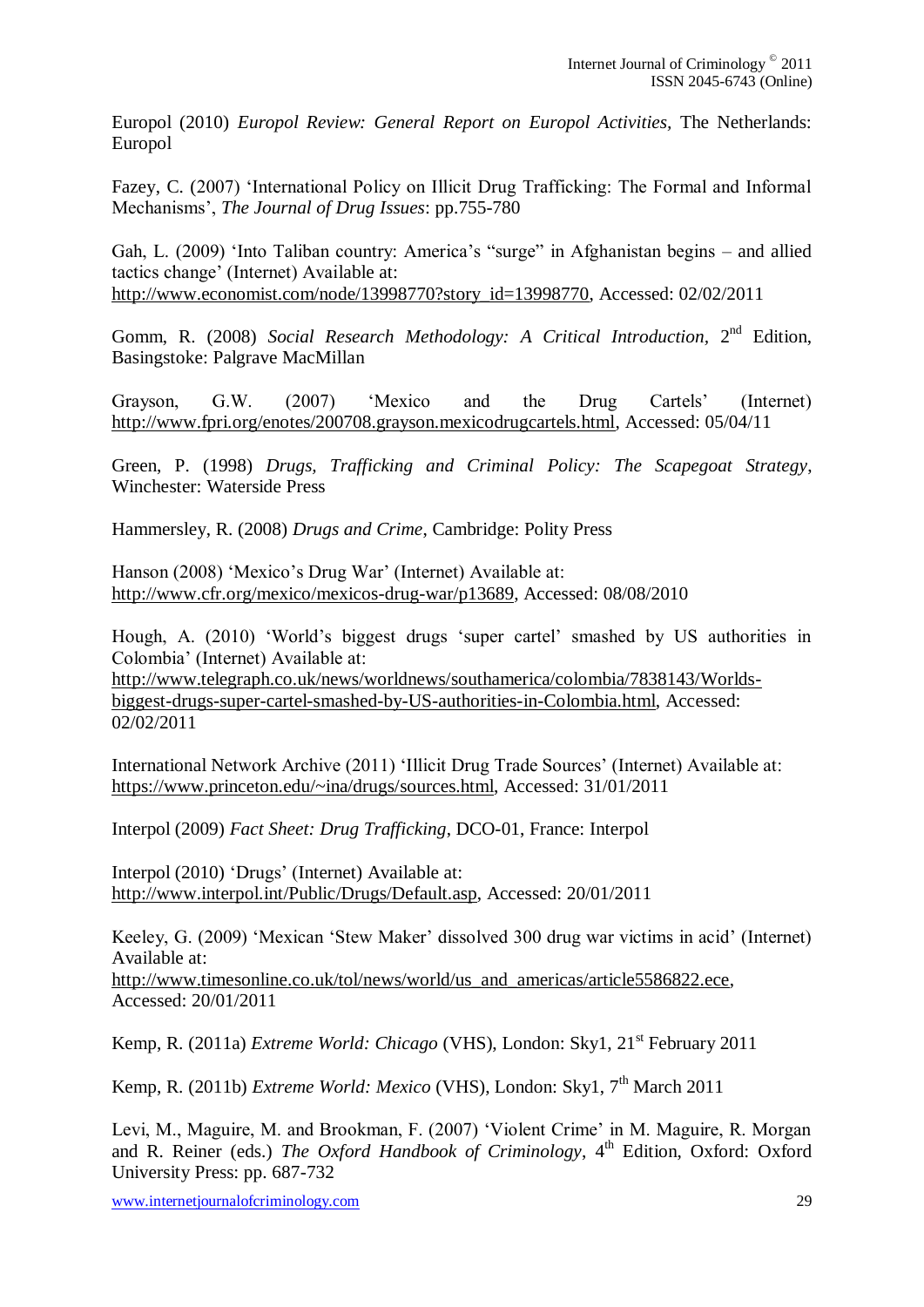Macqueen, A. (2010) *Our Drugs War: Birth of the Narco-State* (VHS), London: Channel 4,  $16<sup>th</sup>$  August 2010

Mares, D.R. (2006) *Drug Wars and Coffeehouses: The Political Economy of the International Drug Trade*, Washington: CQ Press

Martin, G. (2009) *Understanding Terrorism: Challenges, Perspectives and Issues*, Edition 3, California, US: Sage

Martin, G. (2010) *Understanding Terrorism: Challenges, Perspectives and Issues, Edition 3,* Thousand Oaks, CA: Sage

Matrix Knowledge Group (2007) *The illicit drug trade in the United Kingdom,* Home Office Online Report 20/07, London: HMSO

McDermott, J. (2010) "Drug lord"s millions seized in Columbia house raid" (Internet) Available at: [http://www.bbc.co.uk/news/world-latin-america-11473644,](http://www.bbc.co.uk/news/world-latin-america-11473644) Accessed: 03/04/11

McSweeney, T., Turnbull, P.J. & Hough, M. (2008) *Tackling Drug Markets and Distribution Networks in the UK,* London: UKDPC

Merton, R.K. (1938) "Social Structure and Anomie", *American Sociological Review* 3(5): pp.672-682

Metropolitan Police (2011) "History of the Metropolitan police: The Kray Twins – jailed in 1969" (Internet) Available at: [http://www.met.police.uk/history/krays.htm,](http://www.met.police.uk/history/krays.htm) Accessed: 03/03/2011

Mexico Weekly (2011) "Drug trafficking and violence uncertain impact on the economy" (Internet) Available at:

[http://www.mexicotoday.com.mx/en/latest-news-footer-links-35/2382-drug-trafficking-and](http://www.mexicotoday.com.mx/en/latest-news-footer-links-35/2382-drug-trafficking-and-violence-uncertain-impact-on-the-economy.html)[violence-uncertain-impact-on-the-economy.html,](http://www.mexicotoday.com.mx/en/latest-news-footer-links-35/2382-drug-trafficking-and-violence-uncertain-impact-on-the-economy.html) Accessed: 02/02/2011

National Geographic Channel (2010) *Drugs, INC,: Cocaine* (VHS), London: National Geographic Channel, 17<sup>th</sup> October 2010

New York Times (2010) "Mexican Drug Trafficking" (Internet) Available at: [http://topics.nytimes.com/top/news/international/countriesandterritories/mexico/drug\\_traffick](http://topics.nytimes.com/top/news/international/countriesandterritories/mexico/drug_trafficking/index.html) [ing/index.html,](http://topics.nytimes.com/top/news/international/countriesandterritories/mexico/drug_trafficking/index.html) Accessed: 22/10/2010

Perl, R.F. (2001) *Taliban and the Drug Trade*, CRS Report RS24041, Washington: Library of Congress

Phillips, T. (2010) "Rio drug wars move out of favelas and into five-star hotel", *The Guardian*: 23/08/2010: 21

Punch, K. F. (2005) *Introduction to Social Research. Quantitative & Qualitative Approaches,*  2<sup>nd</sup> Edition, London: Sage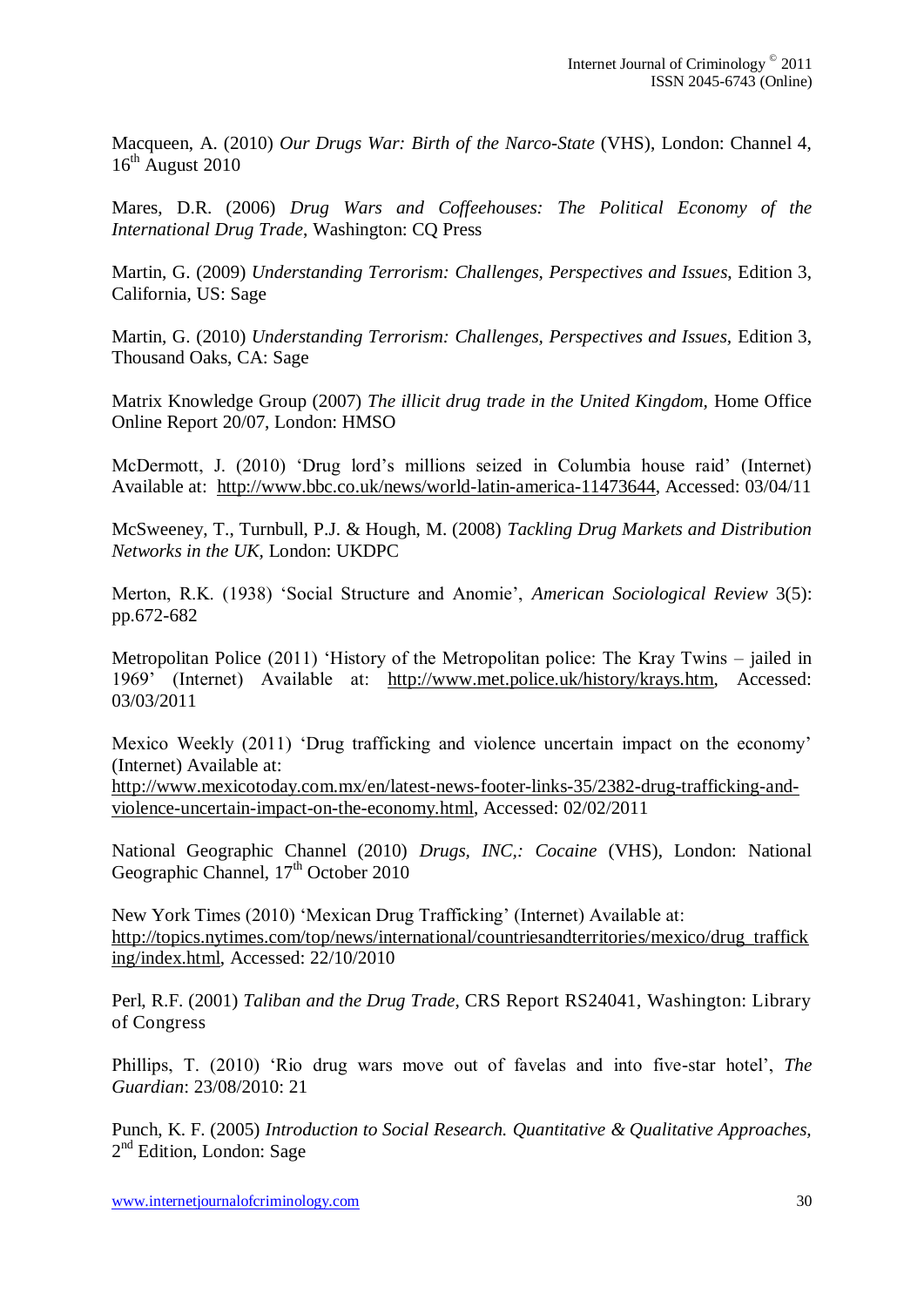Roman, C.G., Ahn-Redding, H. & Simon, R.J. (2007) *Illicit Drug Policies, Trafficking, and Use Over the World Over,* Plymouth: Lexington Books

Ross, J. (2010) "A new kind of Revolution: As Mexico marks its 1810 and 1910 uprisings, 2010"s upheaval is likely to be about drugs, not politics", *The Guardian*: 13/09/2010: 20

Sanders, M. (2011) *Tonight: Endgame Afghanistan* (VHS), London: ITV, 17<sup>th</sup> February 2011

Schinkel, W. (2010) *Aspects of Violence: A Critical Theory*, Hampshire: Palgrave MacMillan

Silverman, D. (2000) *Doing Qualitative Research: A Practical Handbook,* London: Sage

SOCA (2009a) *Serious Organised Crime Agency Annual Plan 2009/10*, London: SOCA

SOCA (2009b) *The UK Threat Assessment of Organised Crime*, London: SOCA

SOCA (2010) "Drugs" (Internet) Available at: [http://www.soca.gov.uk/threats/drugs,](http://www.soca.gov.uk/threats/drugs) Accessed: 14/07/2010

Starkey, J. (2008) "Drugs for guns: how the Afghan heroin trade is fuelling the Taliban insurgency (Internet) Available at:

[http://www.independent.co.uk/news/world/asia/drugs-for-guns-how-the-afghan-heroin-trade](http://www.independent.co.uk/news/world/asia/drugs-for-guns-how-the-afghan-heroin-trade-is-fuelling-the-taliban-insurgency-817230.html)[is-fuelling-the-taliban-insurgency-817230.html,](http://www.independent.co.uk/news/world/asia/drugs-for-guns-how-the-afghan-heroin-trade-is-fuelling-the-taliban-insurgency-817230.html) Accessed: 15/11/2010

The Economist (2010) "Nobbing the "Ndrangheta" (Internet) Available at: [http://www.economist.com/node/16591259?story\\_id=16591259&fsrc=rss,](http://www.economist.com/node/16591259?story_id=16591259&fsrc=rss) Accessed: 15/10/2010

The Telegraph (2010) 'Al-Qaeda and the enemy within' (Internet) Available at: [http://www.telegraph.co.uk/comment/telegraph-view/6999348/Al-Qaeda-and-the-enemy](http://www.telegraph.co.uk/comment/telegraph-view/6999348/Al-Qaeda-and-the-enemy-within.html)[within.html,](http://www.telegraph.co.uk/comment/telegraph-view/6999348/Al-Qaeda-and-the-enemy-within.html) Accessed: 15/11/2010

Transform Drugs Policy Foundation (2009) *After the War on Drugs: Blueprint for Regulation,* UK: Adam Shaw Associates

Tuckman, J. (2011) "Mexican drugs war murders data mapped" (Internet) Available at: [http://www.guardian.co.uk/news/datablog/2011/jan/14/mexico-drug-war-murders-map,](http://www.guardian.co.uk/news/datablog/2011/jan/14/mexico-drug-war-murders-map) Accessed: 02/02/2011

United Nations (2009a) *Addiction, Crime and Insurgency: The Transnational Threat of Afghan Opium*, Vienna: UNODC

United Nations (2009b) *'*UNODC reveals devastating impact of Afghan opium" (Internet) Available at: [http://www.unodc.org/unodc/en/frontpage/2009/October/unodc-reveals-devastating-impact](http://www.unodc.org/unodc/en/frontpage/2009/October/unodc-reveals-devastating-impact-of-afghan-opium.html)[of-afghan-opium.html,](http://www.unodc.org/unodc/en/frontpage/2009/October/unodc-reveals-devastating-impact-of-afghan-opium.html) Accessed: 12/01/2011 United Nations (2009c) *World Drug Report 2009,* Vienna: UNODC

United Nations (2010a) *The Globalisation of Crime: A Transnational Organized Crime Threat Assessment*, Vienna: UNODC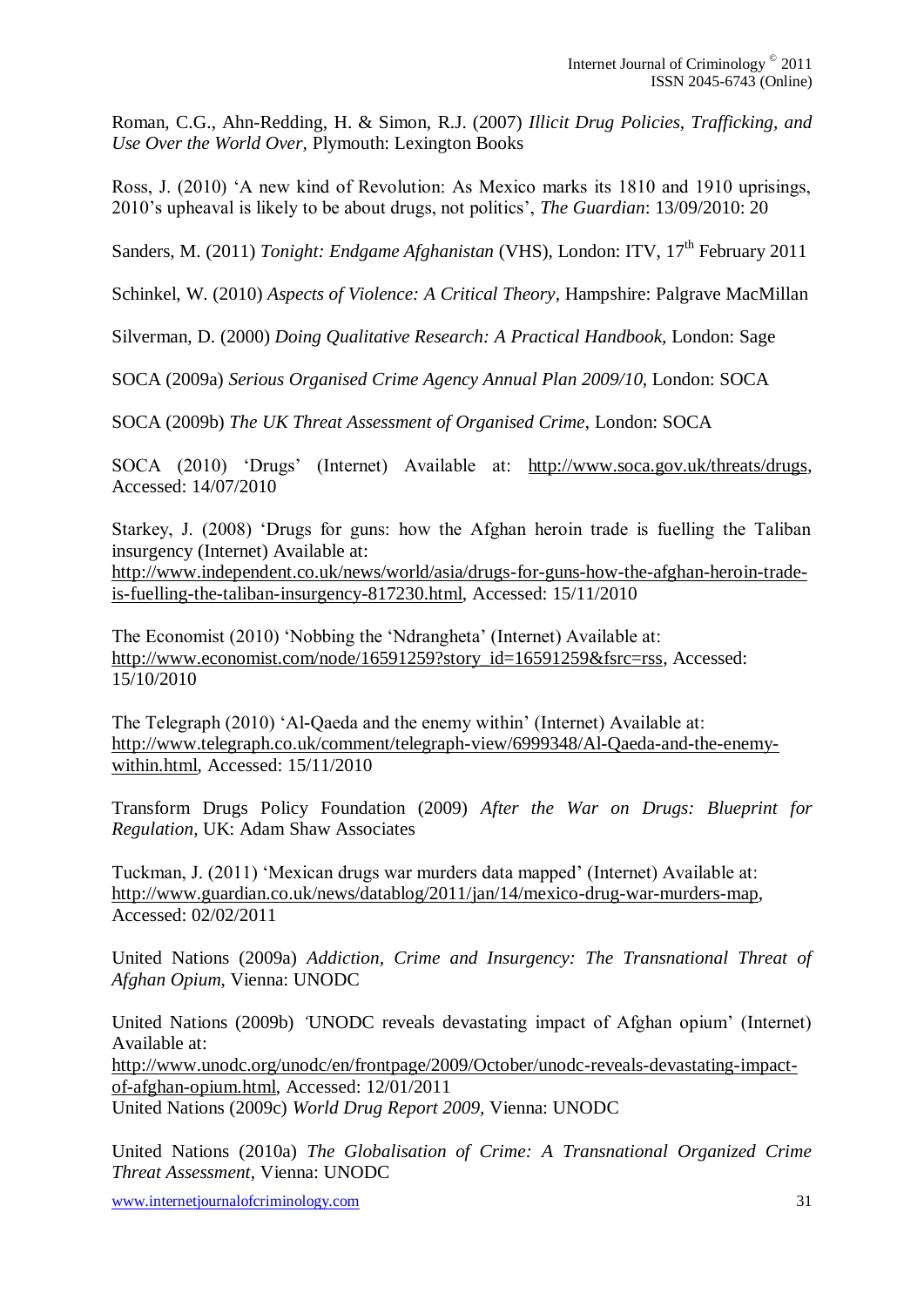United Nations (2010b) *World Drug Report 2010,* Vienna: UNODC

US JFC (2008) *The Joint Operating Environment 2008: Challenges and Implications for the Future Joint Force,* Norfolk, VA: USJFCOM

Williams, P. (2009) *Drug Trafficking, Violence, and the State in Mexico,* Carlisle, PA: Strategic Studies Institute

Willoughby, R. (2003) 'Crouching Fox, Hidden Eagle: Drug trafficking and transnational security – A perspective form the Tijuana- San Diego boarder", *Crime, Law and Social Change* 40(1): pp.113-142